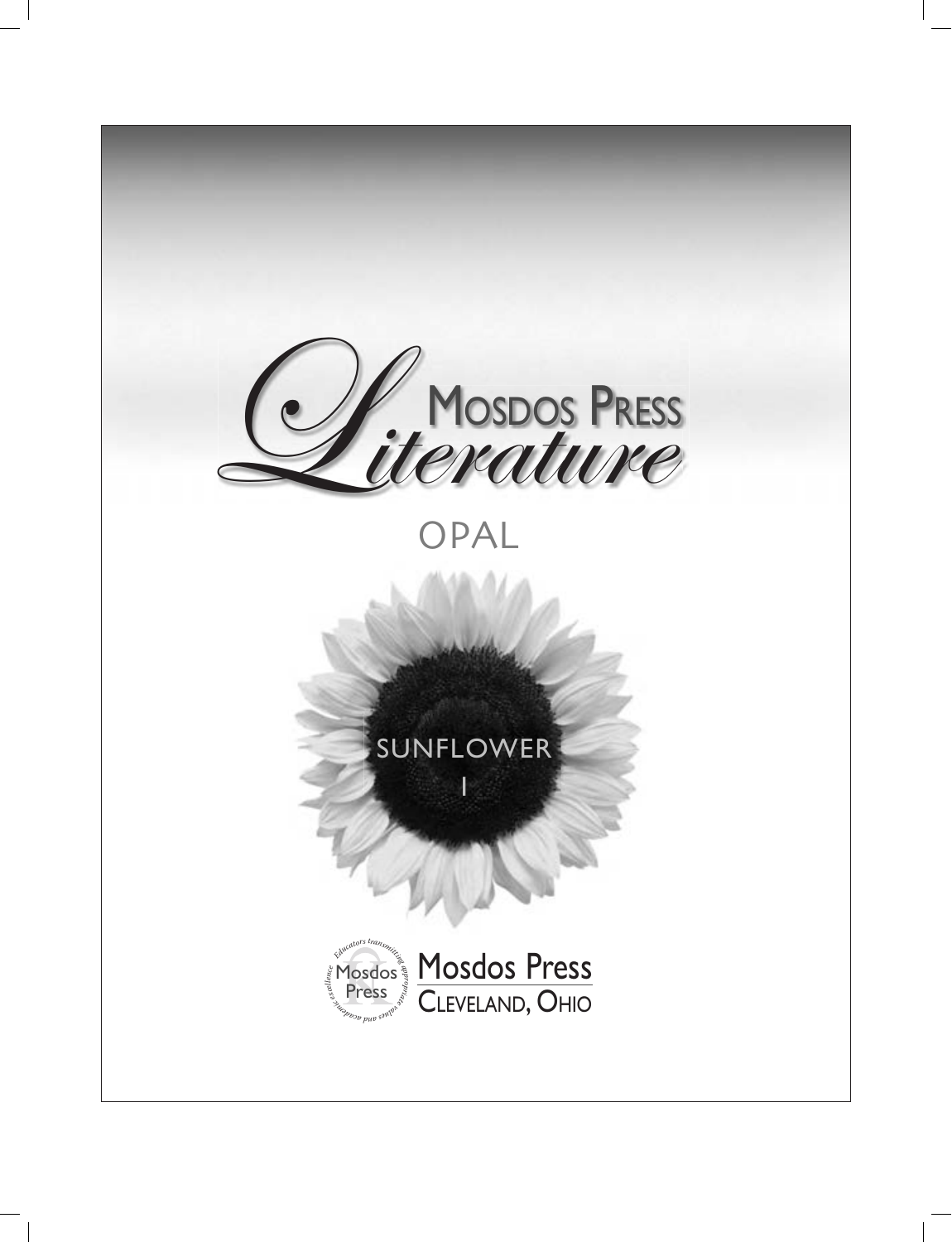

#### **Copyright © 2013 by Mosdos Ohr Hatorah.**

All rights reserved. Printed in USA.

No part of this publication may be reproduced or distributed in any form or by any means, or stored in a database or retrieval system, without prior permission in writing from Mosdos Press, 1508 Warrensville Center Road, Cleveland Heights, Ohio 44121.

**Part One** Part One ISBN10: 0-9858078-6-5 isbn–10: 0-9858078-5-7 ISBN13: 978-0-985-80786-3 isbn–13: 978-0-985-80785-6

**Set** Set ISBN-10: 0-9858078-3-0 isbn–10: 0-9858078-9-x ISBN-13: 978-0-985-80783-2 isbn–13: 978-0-985-80789-4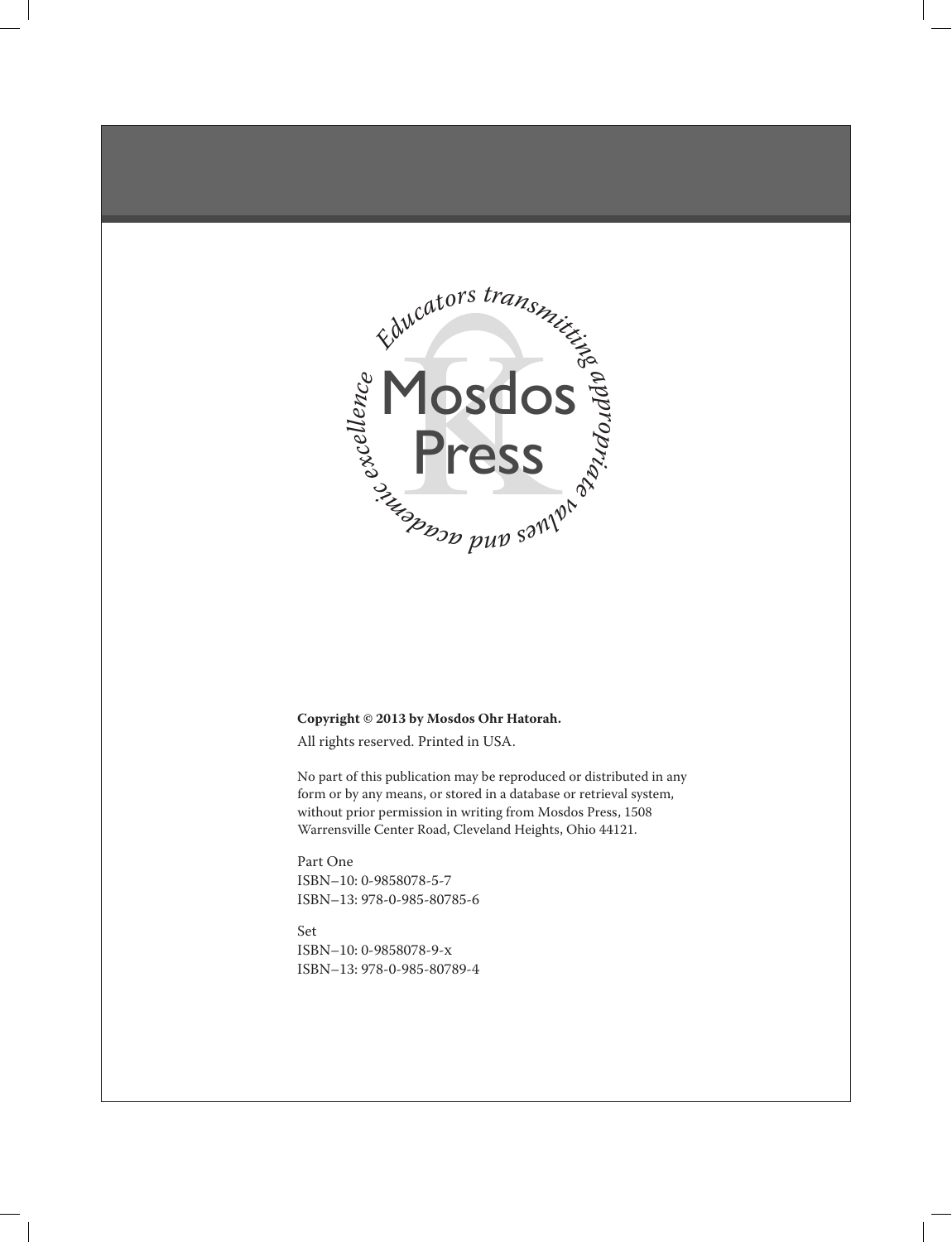

EDITOR-IN-CHIEF Judith Factor

CREATIVE/ART DIRECTOR Carla Martin

SENIOR CURRICULUM WRITER Abigail Rozen

> COPY EDITOR Laya Dewick

**WRITERS Lessons in Literature/Jill's Journals** Jill Brotman

> **Author Biographies** Aliza B. Ganchrow

TEXT AND CURRICULUM ADVISOR Rabbi Ahron Dovid Goldberg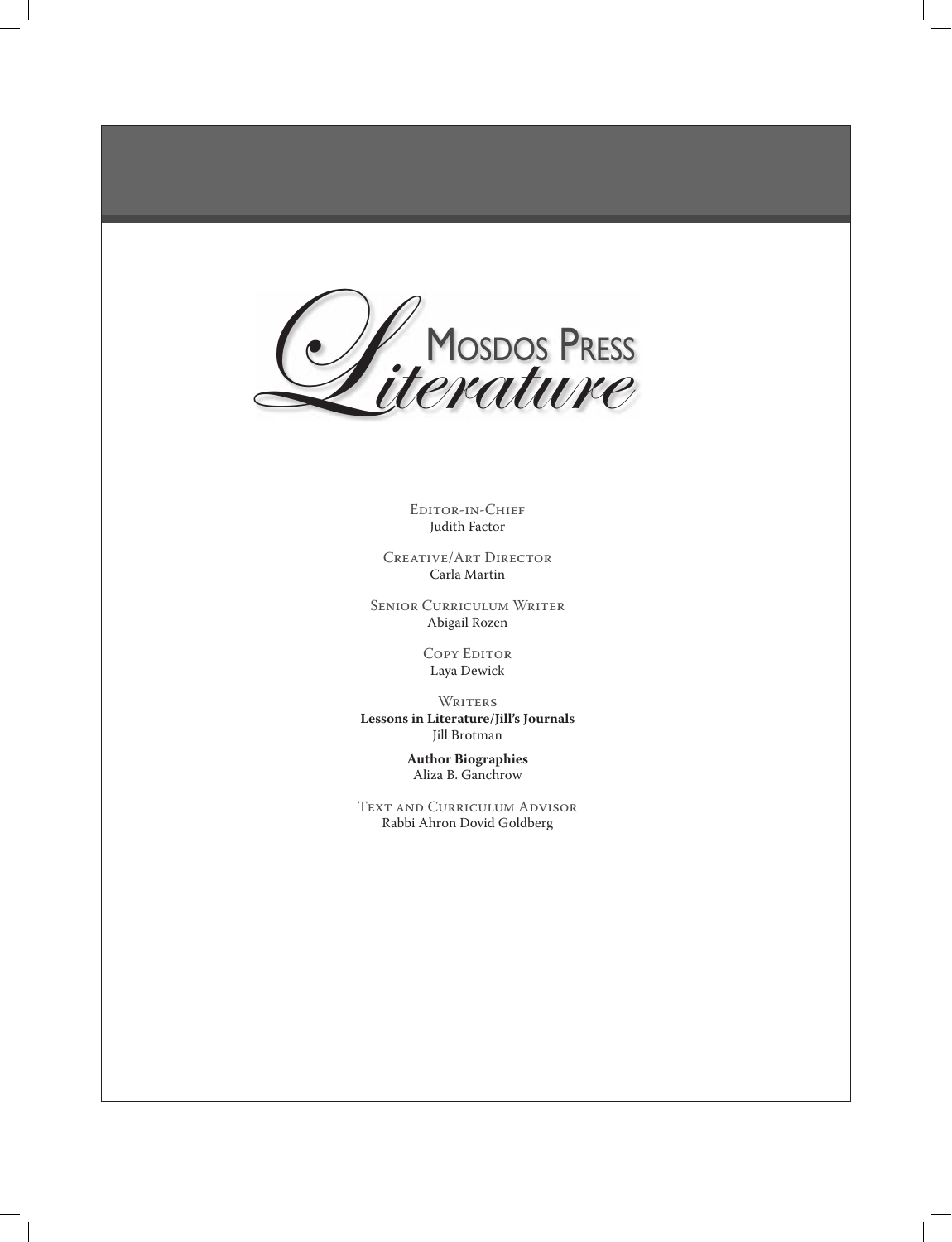



# **ANTHOLOGY SERIES**









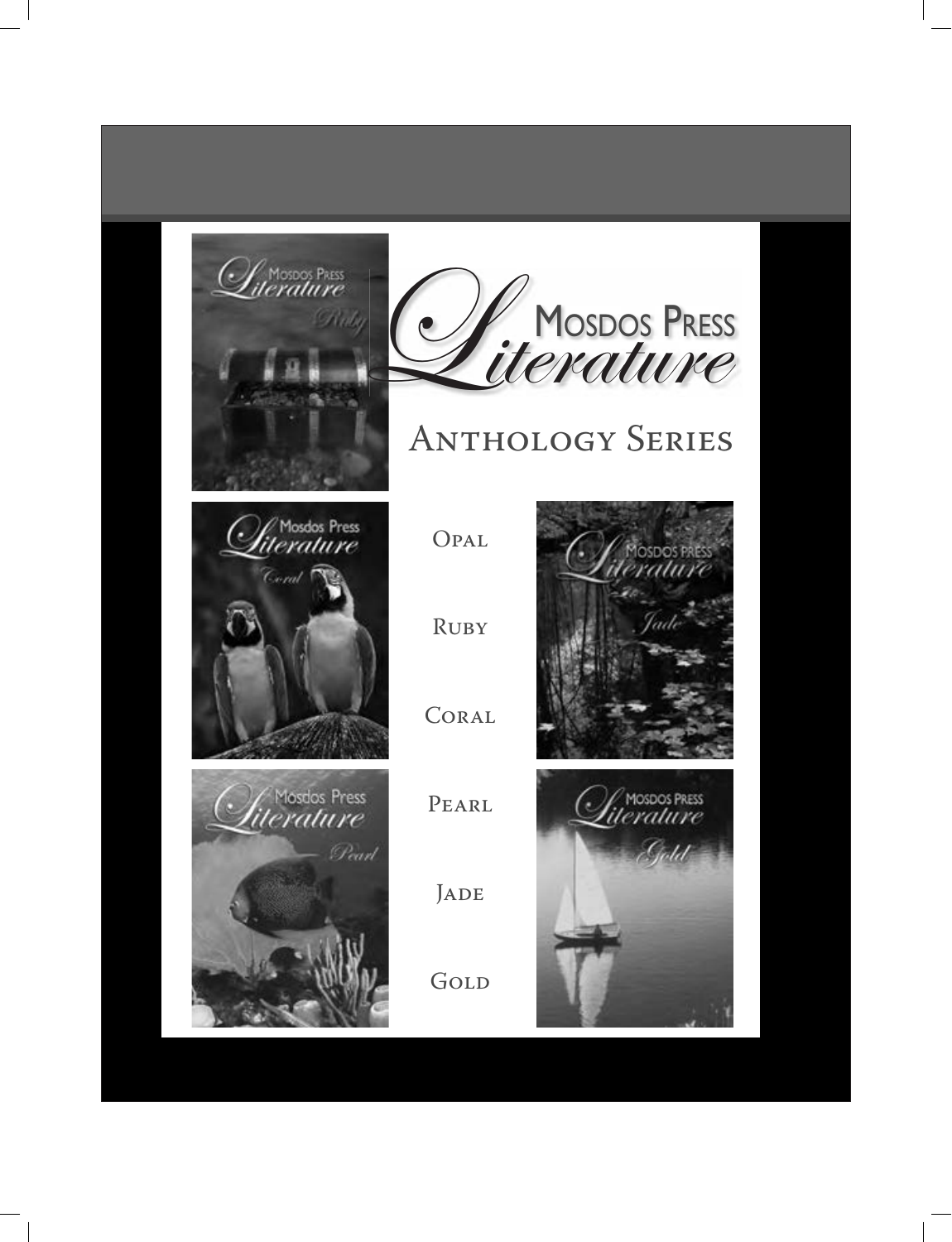**unit 1**

# **all about the story!**

| Lesson in Literature                                                                       |                                           | $\overline{2}$       |
|--------------------------------------------------------------------------------------------|-------------------------------------------|----------------------|
| The Jar of Tassai                                                                          |                                           | 4                    |
| The Secret                                                                                 |                                           | 16                   |
| Lesson in Literature                                                                       |                                           | 18                   |
| The Story of the White Sombrero                                                            | A Mexican Legend Retold by Mariana Prieto | 20                   |
| Lesson in Literature<br>A Cane in Her Hand<br>I Go Forth to Move<br><b>About the Earth</b> | What Are Characters?                      | 36<br>38<br>48       |
| Lesson in Literature<br>Boom Town<br><b>General Store</b><br>Jill's Journal                | On Assignment in Rhyolite, Nevada         | 50<br>52<br>66<br>68 |
| Lesson in Literature                                                                       |                                           | 72                   |
| Taro and the Tofu                                                                          |                                           | 74                   |

Unit 1 Wrap-Up ....................................................... 90

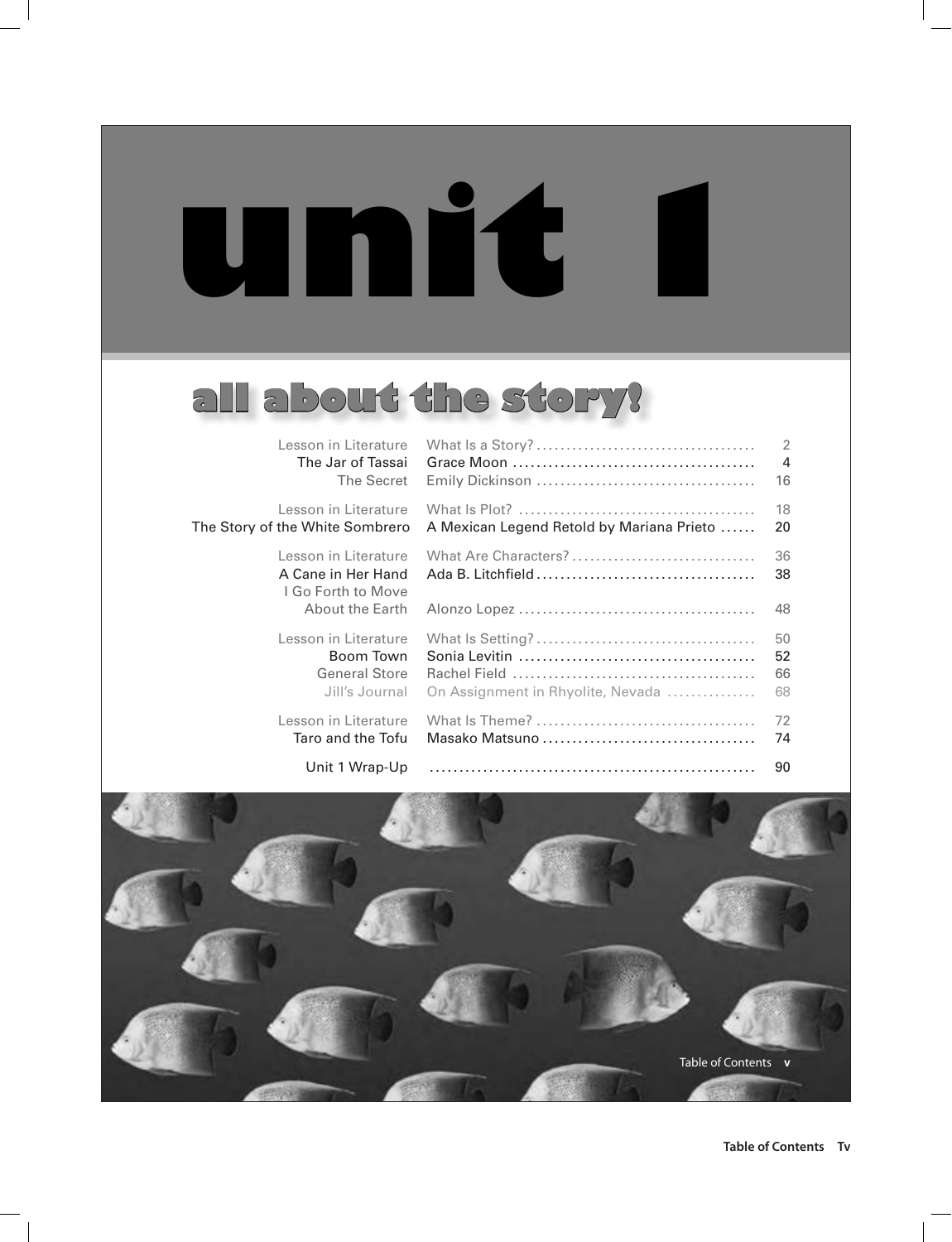# **unit 2**

# **all about the plot!**

| Lesson in Literature            | What Is Internal Conflict?            | 96  |
|---------------------------------|---------------------------------------|-----|
| Good-Bye, 382 Shin Dang Dong    | Frances Park and Ginger Park          | 98  |
| New Kid at School               |                                       | 116 |
| Lesson in Literature            | What Is External Conflict?            | 118 |
| Sybil Rides By Night            |                                       | 120 |
| Lesson in Literature            |                                       | 132 |
| Nothing Much Happened Today     | Mary Blount Christian                 | 134 |
| I Am Running in a Circle        |                                       | 144 |
| Lesson in Literature            | How Is Setting for a Drama Different? | 146 |
| Food's on the Table             | Adapted From a Story by Sydney Taylor | 148 |
| <b>Breakfast</b>                |                                       | 158 |
| Lesson in Literature            | What Is the Main Idea?                | 160 |
| <b>Across the Wide Dark Sea</b> | Jean Van Leeuwen                      | 162 |
| The World with its Countries    |                                       | 178 |
| Jill's Journal                  | On Assignment on the Mayflower        | 180 |
| Unit 2 Wrap-Up                  |                                       | 184 |

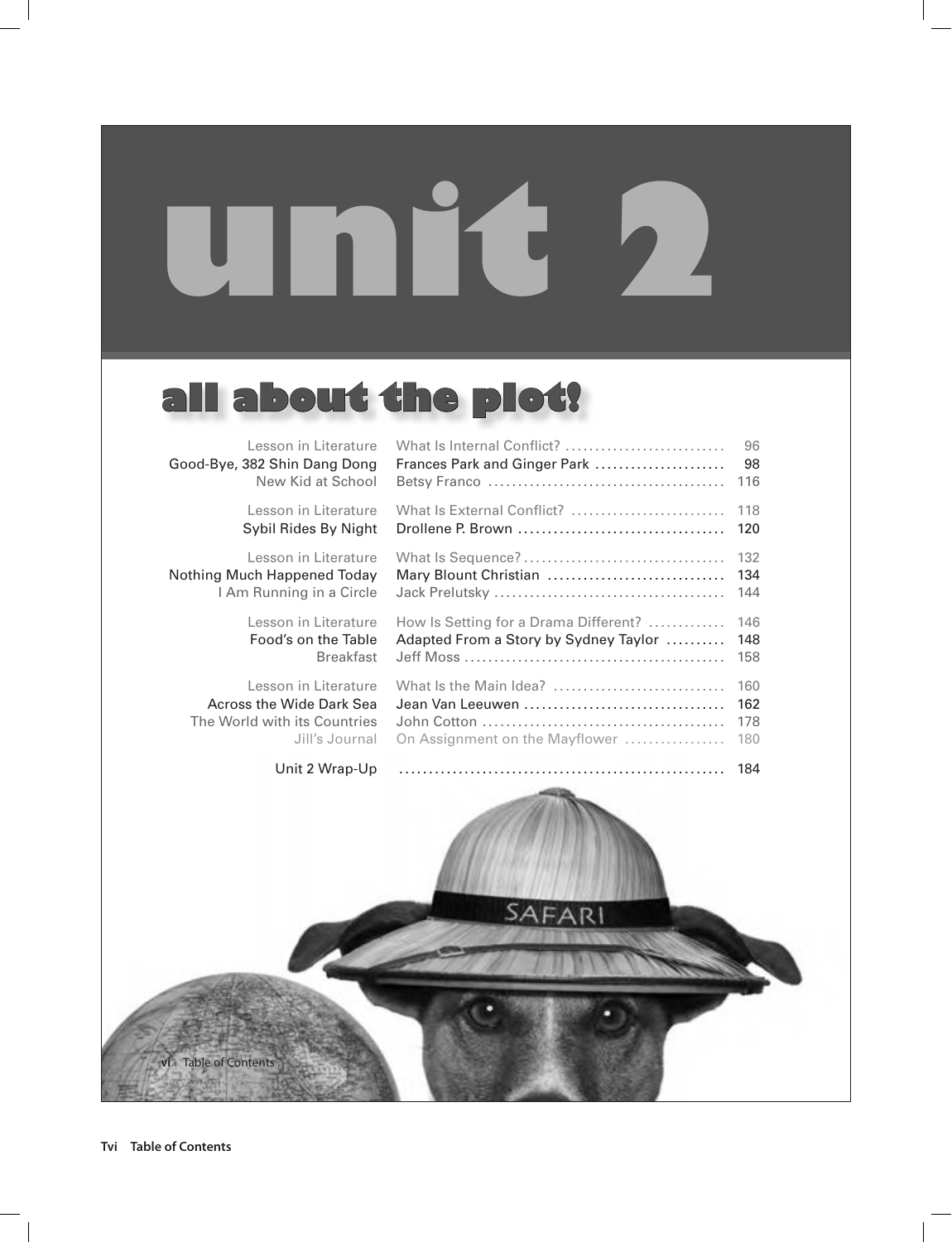# **all about characters!**

**unit 3**

| Lesson in Literature<br><b>The Printer</b><br>The Other Way to Listen<br>Jill's Journal | What Are Character Traits?<br>On Assignment<br>Visiting the Wheelers in New Jersey | 190<br>192<br>202<br>206 |
|-----------------------------------------------------------------------------------------|------------------------------------------------------------------------------------|--------------------------|
| Lesson in Literature                                                                    | What Is Point of View?                                                             | 210                      |
| Lorenzo & Angelina                                                                      |                                                                                    | 212                      |
| Lesson in Literature                                                                    | Relationships in a Story                                                           | 232                      |
| A Day When Frogs Wear Shoes                                                             |                                                                                    | 234                      |
| Weather                                                                                 |                                                                                    | 246                      |
| Lesson in Literature                                                                    |                                                                                    | 248                      |
| The Burning of the Rice Fields                                                          |                                                                                    | 250                      |
| Until I Saw the Sea                                                                     |                                                                                    | 260                      |
| Lesson in Literature                                                                    |                                                                                    | 262                      |
| Mother to Tigers                                                                        |                                                                                    | 264                      |
| Dreamer                                                                                 |                                                                                    | 276                      |
| Unit 3 Wrap-Up                                                                          |                                                                                    | 278                      |
| Glossary<br>Acknowledgments<br><b>Index of Authors and Titles</b>                       | 283<br>.<br>286<br>.<br>287<br>.                                                   |                          |
|                                                                                         |                                                                                    |                          |

 $(1)$ 

Conte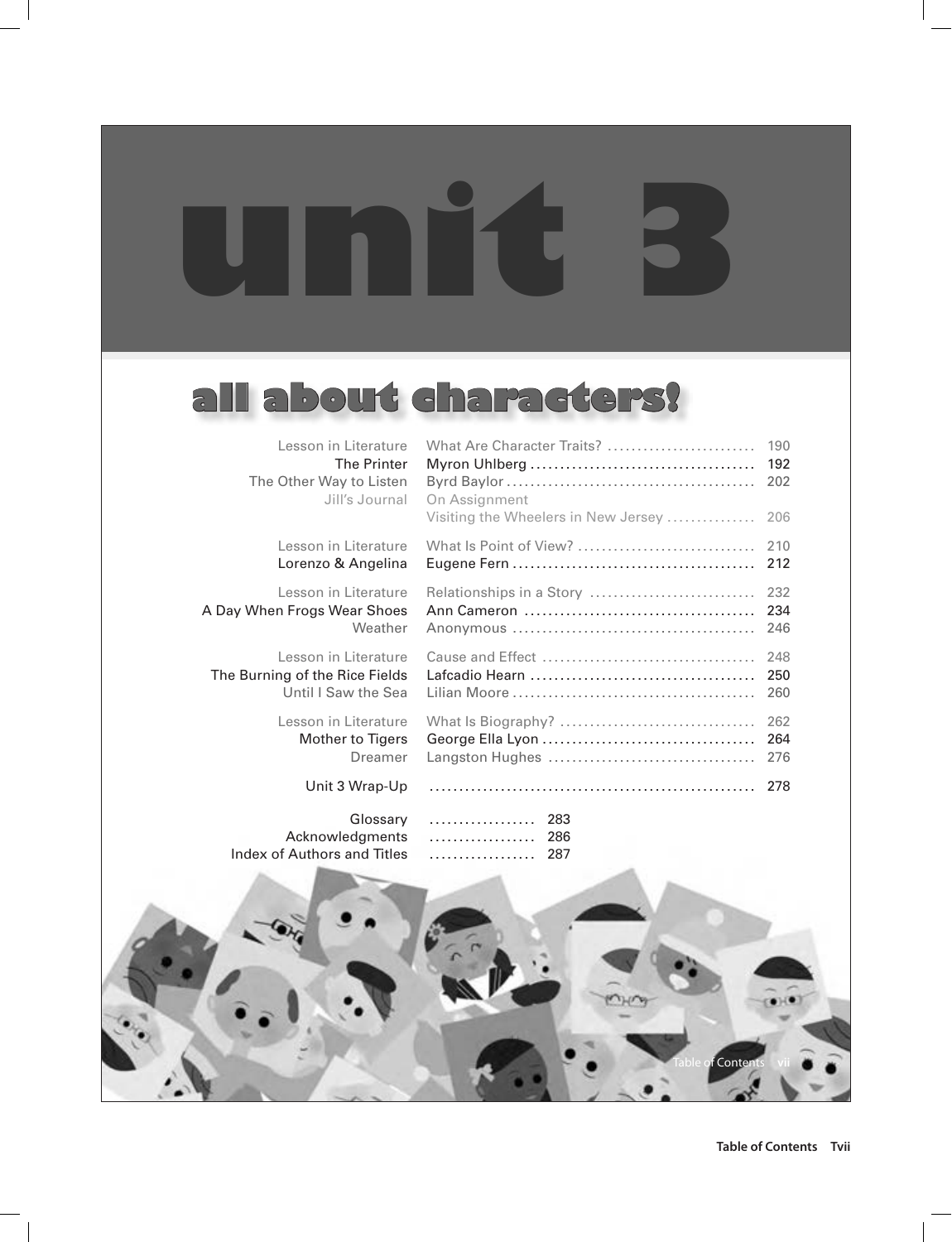# **For the Teacher**

The information below has been provided so that you can fully appreciate the student textbook, the accompanying workbook, and—most particularly—your Teacher's Edition.

The curriculum for each grade level has been developed in such a way that both new and experienced classroom and home school teachers are able to teach effectively and enjoyably. When a teacher is at ease with the material, and well-informed about what is being taught, the teaching that results is vastly superior to what it would be otherwise.

Please read each of the sections below so that you will be familiar with every part of the curriculum. It will be easier to follow the descriptions if you consult your books as you read.

- 1. **Scope and Sequence:** *Scope and Sequence* is an overview of the curriculum. Unit by unit, *Scope and Sequence* lists the teaching concept of each of the *Lessons in Literature*, the selection target skill, learning strategy, common core curriculum alignment, and genre. *Scope and Sequence* also shows the components of the selection: the tie-in poem and the student workbook activities for that selection. A brief synopsis of the selection is also included. *Scope and Sequence* will enable you to see where you are going—and where you have been—regarding the sequence of skills. You will find the target skill and common core curriculum listings very helpful for lesson plan notations.
- 2. **Lessons in Literature:** The *Opal* pre-curriculum begins with *Lessons in Literature*. *Lessons in Literature* introduce the literary component, or the language arts skill, that will be taught with the literary work that follows. These lessons are good teaching tools. Use *Lessons in Literature*'s original short selections to give your students initial practice with the targeted literary component or skill.
- 3. **Reviewing Vocabulary:** Teachers should introduce all vocabulary in the *Word Banks* of the textbook *before* students read the associated piece. In the Teacher's Edition, the *Word Bank* vocabulary is listed on the *Lessons in Literature* pages that precede each selection. Often there are related vocabulary words that are not in the selection. These words are listed separately. Students should complete the Workbook Vocabulary Activity I *prior* to reading the selection.
- 4. **Getting Started:** *Getting Started* will make it easier for you to begin a dialogue with your students regarding the selection they are about to read. As such, *Getting Started* is a springboard to the selection. It may be an activity, a question, or information that will intrigue students and generate broader interest. Often, *Getting Started* is an aural exercise that will help students hone their listening skills.
- 5. **Selection Summary:** For each selection, the Teacher's Edition gives a summary of the story—a synopsis that will be a good memory aid when you return to the selection each year.

#### 6. **Blueprint for Reading:**

- • **Into:** Here, the Teacher's Edition parallels the textbook material and both clarifies and elaborates upon the discussion of theme. Theme may be very difficult for many young readers. This fuller explanation enables you to point to specific thematic elements in the selection. *Into* is an invaluable teaching aid.
- • **Eyes On:** This section of the Teacher's Edition focuses on the featured literary component. *Eyes On* also enables you to elaborate on writing style, tone, and language. Here, you will also find insightful teaching hints and thoughtful questions to pose. *Eyes On* helps your students understand the target skill being taught.
- 7. **Guiding the Reading:** You can guide your students' understanding of the selection with both literal and analytical questions. These questions appear in the Teacher's Edition below the textbook page from which they are drawn. The literal questions are based on the facts of the piece. The answer requires recall only, and can be derived from the page the class has just reviewed. Analytical questions are inferential. Again, the answer can be drawn from the page just read, but the answer is not stated explicitly, as it is with the literal questions. *Guiding the Reading* lists the literal and the analytical questions separately. However, since the questions build on one another, it makes sense to ask the questions in sequential order. Analytical questions build on literal questions, and often, each literal question builds on the one before it.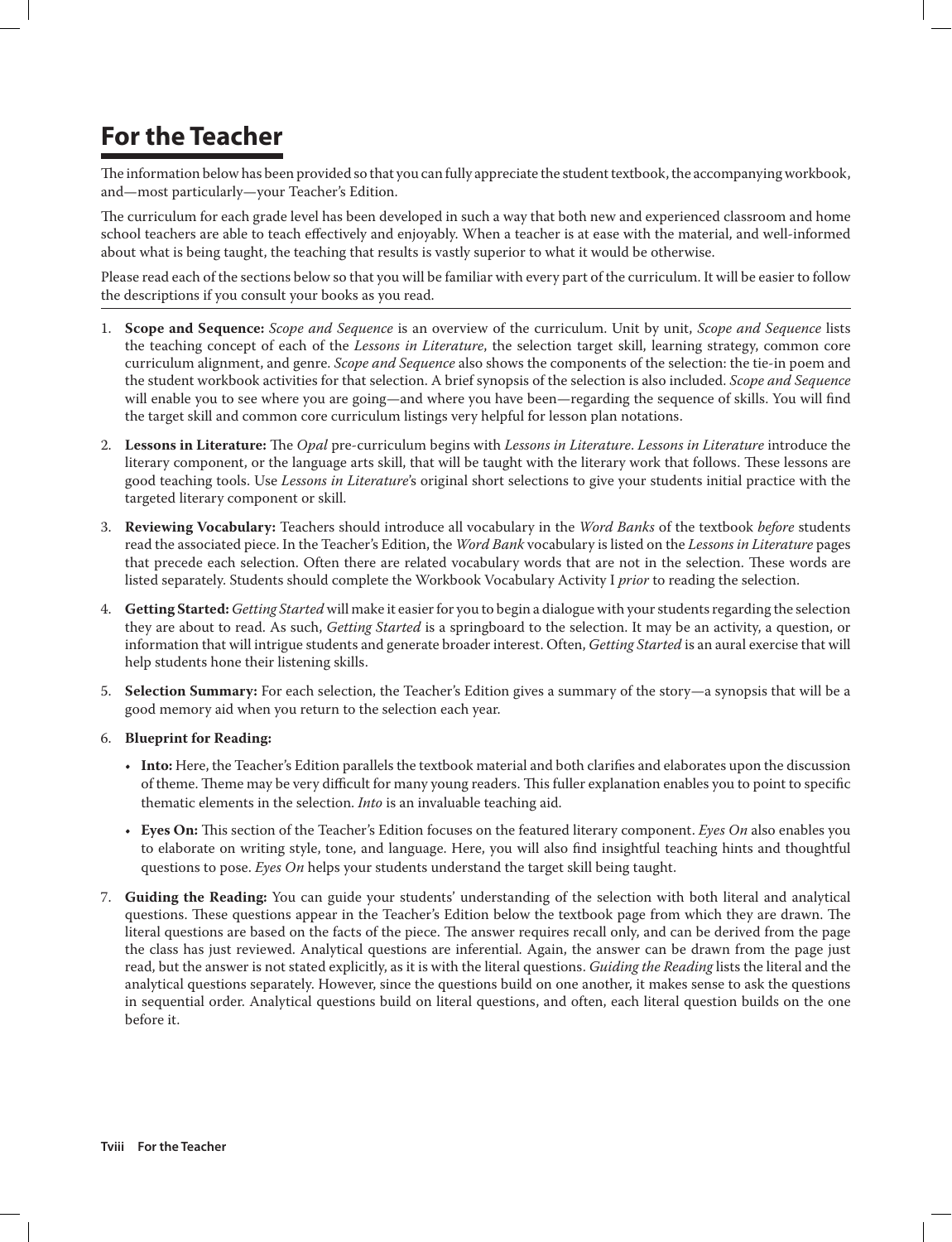8. **Literary Components:** *Literary Components* provides a superior lesson tool. They may even be an education for the teacher. Here, numbers in the margins of the selection provide a legend to a list of descriptions of literary components. The numbered, underlined text provides examples of imagery, style, point of view, plot, characterization, setting, foreshadowing, suspense, rising and falling action, climax, resolution, irony, dialogue, figures of speech, and historical or scientific relevance (where appropriate).

The details of each literary component are not necessarily meant to be shared in their entirety with your class. Their most important function is to ground the educator in the material. Use your judgment, regarding how advanced your learners are, and how many of these insights you think your class will benefit from or appreciate. Often, the *Literary Components* serve as a way to explain a sophisticated point to the educator, so that he or she can, in turn, explain it coherently to the students.

9. **Tie-In Poems:** A majority of the selections have a tie-in poem that follows the selection in the textbook. A brief explanatory statement about the poem appears alongside its image in the Teacher's Edition. These tie-in poems have been provided in the textbook simply to be enjoyed, and often share a thematic or topical link with the prose selection they follow. There is no student curriculum associated with these poems, but, suggested questions are listed in the tie-in poem section to be used at your discretion.

#### 10. **Studying the Selection:**

- • **First Impressions:** The Teacher's Edition *First Impressions* parallels the textbook post-curricular questions, and suggests possible student responses.
- • **Quick Review** and **Focus** provide detailed answers to the questions posed in the parallel sections of the textbook. Additional material has been included for productive classroom discussion.
- • **Creating and Writing** is the final review element in the textbook. The activities in this section are challenging: the first activity requires creative writing grounded in the theme of the selection, and the final activity is non-literate (a work of art, a charitable activity, a fieldwork project, for example). Precise teacher instructions for these projects and activities are provided in the Teacher's Edition.
- 11. **Jill's Journal:** *Jill's Journal* is a unique literary device that follows five of the prose selections.
	- • This is a four-page spread: 3 pages are devoted to *Jill's Journal*; the remaining page describes a power skill for the young reader or writer. Exercises are given for practice.
	- • *Jill's Journal* is an "autobiographical," first-person narrative. Jill imagines herself a reporter on assignment. Her journal entries are connected topically with the selection, and place Jill the Journalist back in time or someplace in the world. These pieces are guaranteed to bring students right into the world of the story. Extensive background material is provided in the Teacher's Edition.
- 12. **Teacher's Answer Guide for the Workbook Activities:** The Workbook Answer Guide is located at the back of each of the two volumes of your Teacher's Edition. Notes To the Teacher has been included with suggestions regarding how best to use the student workbook. Please acquaint yourself with the workbook at the beginning of the semester, *before* you begin using the textbook with your students.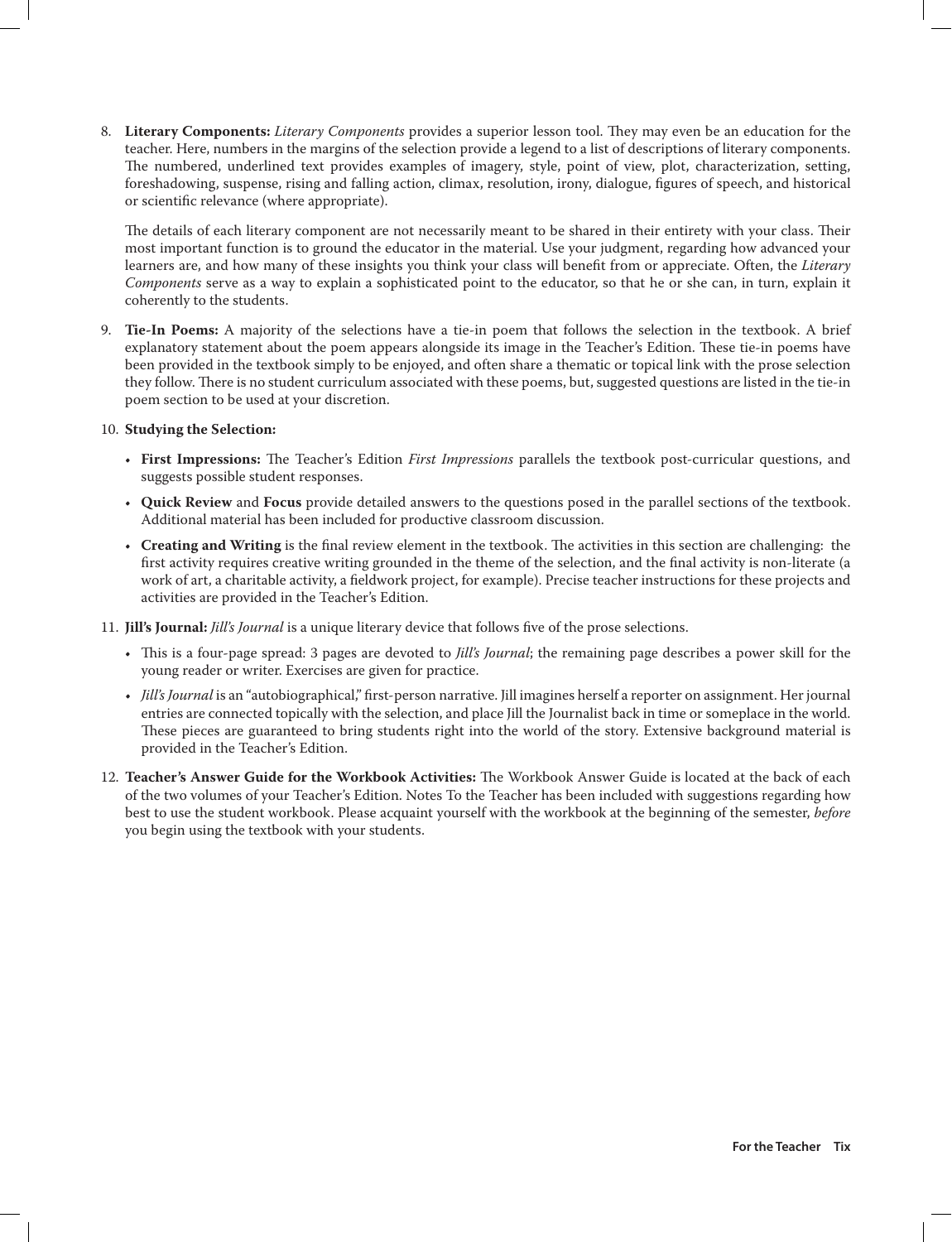# **Lesson in Literature**

**What Is a Story?**

#### *Treasure of the Andes*

- 1. Carlos tripped and fell over the urn.
- 2. The characters are: Carlos, Papa, Mama, Tomie, and Tomie's Mama.
- 3. The setting of the story is in Bolivia in the Andes Mountains near Lake Titicaca.

# **Selection Summary**

Tassai is a young Pueblo girl who lives on a mesa overlooking the Painted Desert in Arizona. She works in the fields, grinds the corn, and helps her mother weave baskets. She is quite content, enjoying the simple pleasures of life in an agricultural society. While working outdoors, Tassai has discovered some beautiful clay and secretly made a jar out of it. She has learned to make jars from her mother, and takes enormous pleasure in forming the silky clay into a fine jar. When the jar is painted and baked, Tassai wraps it in a blanket and hides it.

Not long before, the Governor of the Pueblo had announced that a "feast," or what we might call a fair, would be held for the three towns in the area. Every person attending the fair was requested to bring something he or she had made. Prizes would be awarded for the best items.

The day of the fair dawns clear and bright. Tassai is excited, but cannot leave until she has helped her mother all day in the fields. Finally, she hurriedly grabs the blanket that holds her jar and runs to the fair. The Governor and some others are judging the entries. As they approach Tassai, she nervously starts to open her blanket, only to discover that the jar is not in it. She had taken a different blanket, which contains a corncob doll. Crestfallen, she turns to run home to get the jar. Unbeknownst to her, a little girl who saw the corncob doll follows her home. As she is coming out of her house, jar in hand, the girl cries out, for she sees a rattlesnake coming towards her. Tassai raises the jar and shatters it on the head of the snake, killing it.

The girl's father thanks Tassai and tells her that, from what he can see of the pieces, the jar would have won a prize. The Governor does award Tassai a prize, not for her jar, but for her good deed. Tassai is happy. It does not matter that her jar was broken; she can always make another.

# *Lesson in Literature . . .* TREASURE THE ANDES **THE**

#### what is a story?

- A **story** is about something that *happens*  at a certain *time* in a certain *place*.
- What *happens* in the story is called the **plot**.
- The *people* or *animals* in the story are called the **characters**.
- The *time* and *place* in which the events happen are called the **setting**.

#### think about it!

- 1. How do the boys discover the silver urn?
- 2. Who are the five characters in the story?
- 3. Where does the story take place? Name the country the boys live in, and the mountains and the lake that are near their farm.



placed near the vegetable garden. "Carlos," his papa had said, "you are such a good boy. You work so hard. Sit down sometimes!"

Carlos was nine. He smiled, remembering his father's words. He liked taking care of the potatoes, corn, and barley. He would grow up to be a farmer or fisherman just like his mama and papa.

Carlos lived in the Andes Mountains near Lake Titicaca in Bolivia. Bolivia is in South America.

Carlos knew his parents were different from other farmers. They read many books. They knew many things about the world. In fact, they had named him after a famous Bolivian artist.

Oh, to be a painter of pictures! Oh, to be a weaver of brightly colored cloth! Mama made beautiful cloth. But she didn't have much time to weave. She had to take care of the farm and his brothers and baby sister.

# **Getting Started**

**2** Unit 1

---------------The first discussion of the year should be about stories in general. Ask your students what some of their favorite stories are. They may name some books they have read that are familiar to most of the class. Ask them what makes them like one story more than another. Is it the action? Do they like some character that is funny? Does it have a really good ending? Ask them if they prefer serious stories to funny ones, happy ones to sad ones, actionfilled ones to more thoughtful ones. Ask each student who answers why they prefer one type of story to another. Lead up to the question: What elements must every story have? The answer is, of course, that every story needs a plot, characters, setting, and theme. But don't use those terms. See if you can elicit these story elements from them in their own words.

After this discussion, read two paragraphs to them. One will be a "nonstory," because it will lack some story elements, the other will be a ministory. We provide you with a sample of each, though you may prefer to make up your own.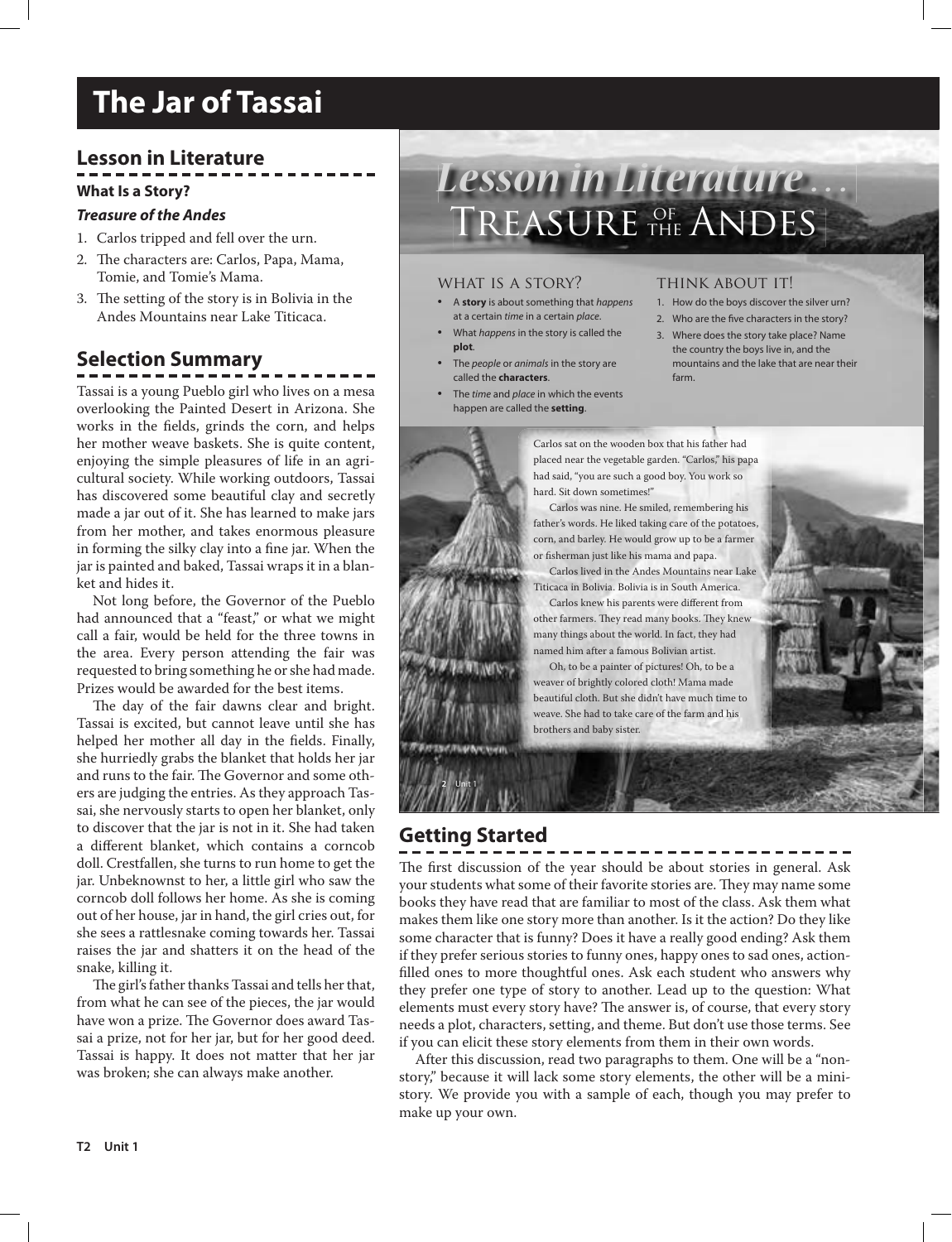"Carlos! How are you?" It was his friend, Tomie, calling. "Want to search for buried treasure?"

"Sure," Carlos shouted back. Their favorite game was hunting for treasure. They had always heard stories that something valuable was buried in the Andes. They imagined finding treasure and being heroes. Then they could both go to art school. They would be famous artists! They had talked about this many times.

"You know, Tomie, I've been thinking. The legend says the treasure is where the earth is like a mirror or a sheet of glass. Well, Lake Titicaca is so calm. It really looks like a sheet of glass!"

They headed for the lake with their llama, Isabella. She wore her bright pink collar and ear tassels. Their spades were set in the pack that she wore.

Carlos and Tomie were near the edge of the lake. Suddenly, Carlos tripped on a rock and fell. "Are you all right?" cried Tomie.

"My hands are scraped, but I'm okay. It was just a big rock!"

"Hey, wait," Tomie exclaimed, as he helped his friend to his feet. "Look at that!" he said. "That's no rock. See, it's shiny-just the way the lake is shiny." They set to digging with their spades, excited. But Carlos worried.

What if it were nothing special? Then there would be no art school.

Little by little they uncovered an old and heavy silver urn. "It's just like what we saw at the museum in the city," Tomie said. They attached the urn to Isabella's pack with rope. They wanted to get home quickly, but Isabella had a heavy load.

Soon they saw their mamas working in the field. The boys untied the urn. Together, they held it up for their mamas to see. "Look!" the boys exclaimed. "We found the treasure of the Andes!"

At first their mothers laughed. "Are you certain it belongs to no one else?"

"Mama," Carlos cried. "How could something so old belong to someone else?"

The two women looked at each other. "Do you know what this means for our families?" Tomie's mama said to the boys.

Carlos' mama nodded. "We have not told either of you how Tomie's little sister needs medicine, or how little food we have had to get by on. We save the food for the children." "Thank you so much," Tomie's mama said

quietly. "You are both heroes."



#### *Non-Story*

Our beach is a wonderful place to be. The sand is clean, the water is clear, there are seagulls flying above, and the skies are usually blue and bright. The beach is open during the summer months and is usually crowded, unless you come early in the morning. There are stands where you can buy ice cream and rent umbrellas. There are a couple of brick buildings where you can change into your swimsuit. The bus goes right to the beach, so it is convenient and easy to reach.

#### *Story*

Brian and Joseph loved the beach because the sand was clean, the water was clear, and the skies above it were usually sunny. Unfortunately, today was not one of those bright days. When they got there, the seagulls were circling and crying their loud cries. The wind was gusting and sand was blowing into everyone's eyes. "Look!" said Brian, "A funnel cloud is coming our way! We've got to find shelter." Everyone was crowding down the steps of one of the buildings that were usually used for changing. Just as the boys

**Target Skill:** Understanding that a story needs a plot, character, setting, and a theme

**Learning Strategy:** Prior knowledge

**Common Core Curriculum:** RL.3.1; RL.3.2; RL.3.3

**Genre:** Realistic Fiction

## **Related Vocabulary**

**agriculture** (AG ruh KUL chur) *n.*: farming

**arid** (AIR id) *adj.*: dry and desert-like

**compete** (kum PEET) *v.*: to try to be the winner in a contest

**craft** (KRAFT) *n.*: work that requires special skill, like weaving or pottery making

**feast** (FEEST) *n.*: a rich, joyous meal for many guests

**kiln** (KILL) *n.*: an oven for baking clay pottery

**pottery** (POT uh ree) *n.*: bowls and other vessels made of clay that is shaped, then baked

**rural** (RUH rul) *adj.*: areas where there are farms and fields, not streets and buildings

### **Workbook**

**Related Pages:** 2-7

**Answer Key Pages:** 2-3

got to the building, they heard a huge crash, as a tree blew down. "Whew," they said. "We're glad we got off the beach."

#### *Discussion*

Ask your class which of the two paragraphs is a little story. When they choose the second paragraph, ask them how it is different from the first. The second paragraph has characters. The first does not. The second paragraph has a plot—something changes, a problem arises and is solved—the first does not. Both paragraphs have a setting, but a setting alone does not make a story. Do not accept "action" or the lack thereof as a story element. Action that is not part of a problem and resolution, or action that does not lead to change, is not a story element. One can describe an auto race or a rodeo, but those would simply be descriptions of action, not stories.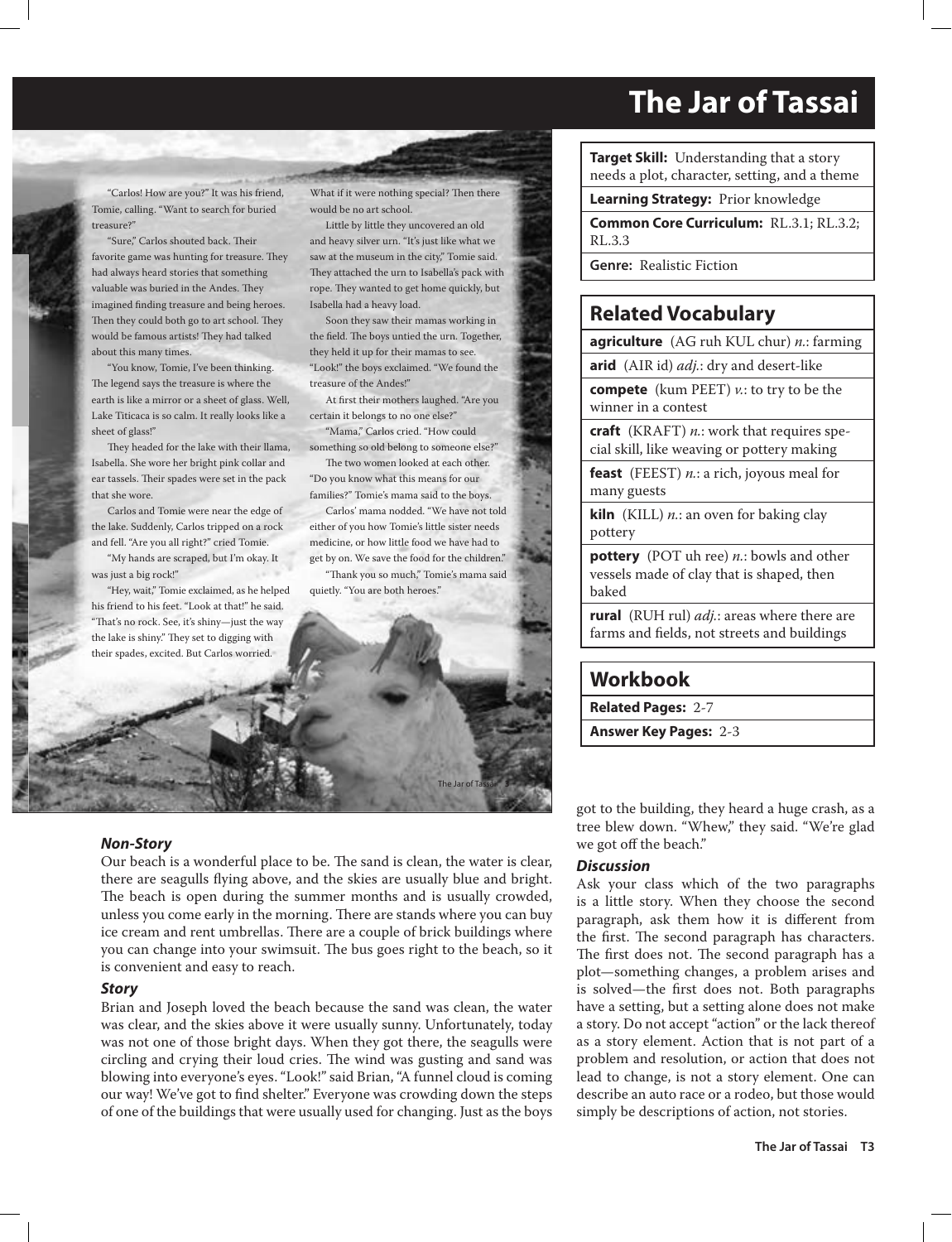# **Leah's Pony The Jar of Tassai**

# **Into . . .** *The Jar of Tassai*

The theme of *The Jar of Tassai* is sacrifice and making choices. Tassai must sacrifice her cherished jar to save another human being. And she must decide to do so in a split second. These ideas can only be discussed after the children have read the story, since the whole question of sacrifice does not appear until near the very end of the story. To discuss it beforehand would ruin the surprise climax.

Before reading the story, however, several peripheral ideas may be introduced. Tassai is a Pueblo Indian. She lives a simple life, working all day and having few possessions. Yet, she is happy and contented. Spend some time describing what Tassai's life was like. Explain that her house probably had only one or two rooms. She probably had none of our modern conveniences. Most of her day was spent out of doors working in the fields. Ask your students if they think they would enjoy that kind of a life. It will be interesting to see their varying responses.

 Another topic you may wish to explore with your class is designing and crafting. Ask your students whether they have ever done anything like making pottery, painting, woodworking, or the like. Tassai loved every moment spent working on her jar. Understanding the thrill of creating something beautiful is key to appreciating how hard it was for her to sacrifice her jar.

A third topic is "secrets." When should secrets be kept and when should they not? Tell your students that if a secret is something of which their parents would disapprove, it should not be kept a secret. If the secret is something their parents would like, but they want to surprise them, like a birthday present or teaching the dog a trick, they may keep the secret. If they are not sure, they should tell their parents, even if it might spoil a surprise. That is always the safest bet.

# **Eyes On: Story Elements**

In *Getting Started*, we asked you to encourage the students to talk about literary elements in their own words. It is now time to identify these elements with the proper terms. Tassai is a character, as are the Governor, the little girl, and her father. As you read the story, repeat the term so that the children become familiar with it. The mesa, the open area for the feast, and Tassai's house are all settings. Use the term when referring to them.

Identifying plot and theme are more difficult. Here is where the learning strategy, *using prior* 

# **Blueprint for Reading**

#### INTO . . . The Jar of Tassai

Tassai was a Pueblo Indian girl whose family lived and farmed near the desert. Like many children, Tassai had a secret. Slowly and carefully, in a secret place, Tassai was making a jar from clay. She had discovered the clay near the desert. Tassai dreamed of the day when she would surprise everyone with the beauty of the jar. Just as that day arrived, something happened! Her precious jar was endangered, but so was something even more precious. Tassai had to choose between the two in a split second. As you read *The Jar of Tassai*, ask yourself what choice *you* would have made.



What makes a story? You would probably agree that, in a story, something has to *happen*. What happens is called the **plot**. You might add that a story must have *people*, or animals, or maybe even robots! These are the **characters**. The characters live at a certain *time* in a certain *place*, which are the story's **setting**. Finally, if the story is a good one, it will have an *idea*, or **theme**. As you read *The Jar of Tassai*, see if you can identify the plot, characters, setting, and theme.

**4** Unit 1 The January 1 The January 1 The January 1 The January 1 The January 1 The January 1 The January 1 The January 1 The January 1 The January 1 The January 1 The January 1 The January 1 The January 1 The January 1 T

*knowledge*, comes in. Every child knows instinctively that a story has a plot. Verbalizing what constitutes a plot, though, is something even most adults could not readily do. The easiest way to start teaching about plot is by saying that a story has a beginning, a middle, and an end. Ask your students to think of some story they know. Ask them to tell you how it began and how it ended. Then, ask them what changed in the story between the beginning and the end. A character may have changed, a situation may have changed, or a setting may have changed. If nothing has changed, the piece of writing is not a story. As the students read *The Jar of Tassai*, keep a list of changes. At the beginning, Tassai is making the jar. In the middle, Tassai has finished the jar. At the end, the jar is broken. A somewhat more sophisticated discussion would be: At the beginning Tassai is a sweet girl with a secret; in the middle, she is mature enough to compete at the feast with adults; at the end she is a heroine who has saved a life.

Theme is the hardest element to identify. Drawing on our strategy of *using prior knowledge*, ask your students to identify the theme of a story known to all of them. Here's a simple example: In the book *If You Give a*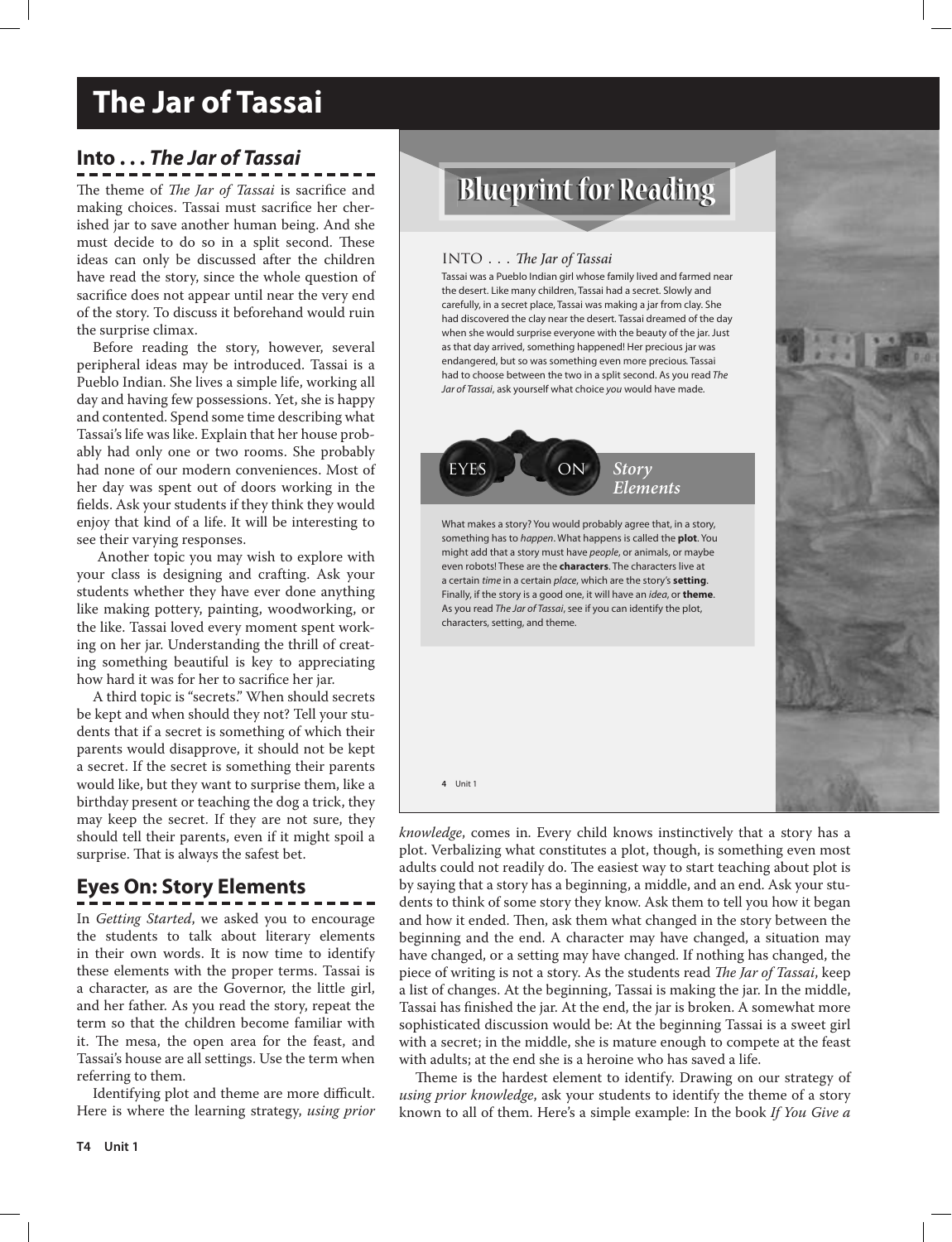

*Grace Moon*

Tassai $^1$  lived on the top of a mesa $^2$ that looked far out over the Painted Desert.<sup>3</sup> The air was as clear as thin ice. It even made the faraway mountains and blue hills look nearer than they really were. Tassai was a Pueblo Indian4 girl. She was as brown **2** as a nut that has dried in the sun. She liked to lie on the edge of the mesa. She would look over the desert and dream long dreams. **1 3**

But Tassai did not often have time for dreams. There was too much work for her to do. Tassai worked with her mother in the little fields at the foot of the mesa. It was not hard work, and it had magic in it. It had the magic of watching green things spring up out of the ground where only brown earth had been before.

1. *Tassai* (TASS EYE) 2. A *mesa* (MAY suh) is a flat area at the top of steep mountainsides. The Painted Desert is a desert in Arizona, east of the Colorado River. 4. The *Pueblo* (PWEB lo) *Indians* are Native Americans who live in the American Southwest. The stone or adobe houses they live in are also called *pueblos*.

**4** The Jar of Tassai 5

*Mouse a Cookie*, the theme is that sometimes, if you do someone one little favor, they will keep asking for more and more. Choose a book or story that has an obvious theme and that is known to most of the students.

In this story, the theme is not really evident until the end. When the children have finished reading the story, ask them what the story's main idea is. You may have to guide them with leading questions. Have them think about the story's climax (don't use the term—it's far too much detail at this point). Discuss how much Tassai loved her jar and yet, how instantly she chose to break it. Ask your class how they know that she made the right choice. Point out that choosing to sacrifice something that is precious for something far more important—in this case, saving a life—is the story's theme. It goes without saying that you must express this in gradeappropriate language.

# **Literary Components**

**1 Exposition:** The first few sentences introduce us to Tassai. They tell us she is a young Pueblo girl who lives in a rural area.

**2 Simile:** Although it is too early to use terms like *simile*, you may want to talk about how we often compare a new thing to a familiar one to help us picture what the new thing is like.

**3 Characterization:** Tassai is a dreamer. She has ideas about life. As we will see, most of her day is spent doing things; yet, her simple life has not robbed her of imagination.

# **Guiding the Reading**

#### **Literal**

- **Q:** Where did Tassai live?
- **A:** Tassai lived on a mesa near the Painted Desert.
- **Q:** What is a mesa?
- **A:** A mesa is a flat area at the top of a steep mountainside.
- **Q:** When Tassai went outdoors each day, what view did she see?
- **A:** She saw faraway mountains and blue hills. The air was clear and the sun was warm. Below the mesa was the desert.
- **Q:** What did Tassai do each day?
- **A:** She worked with her mother in the fields.

- **Q:** Did Tassai like living on the mesa? Why or why not?
- **A:** Tassai loved the beautiful area in which she lived. She enjoyed working in the fields and watching things grow.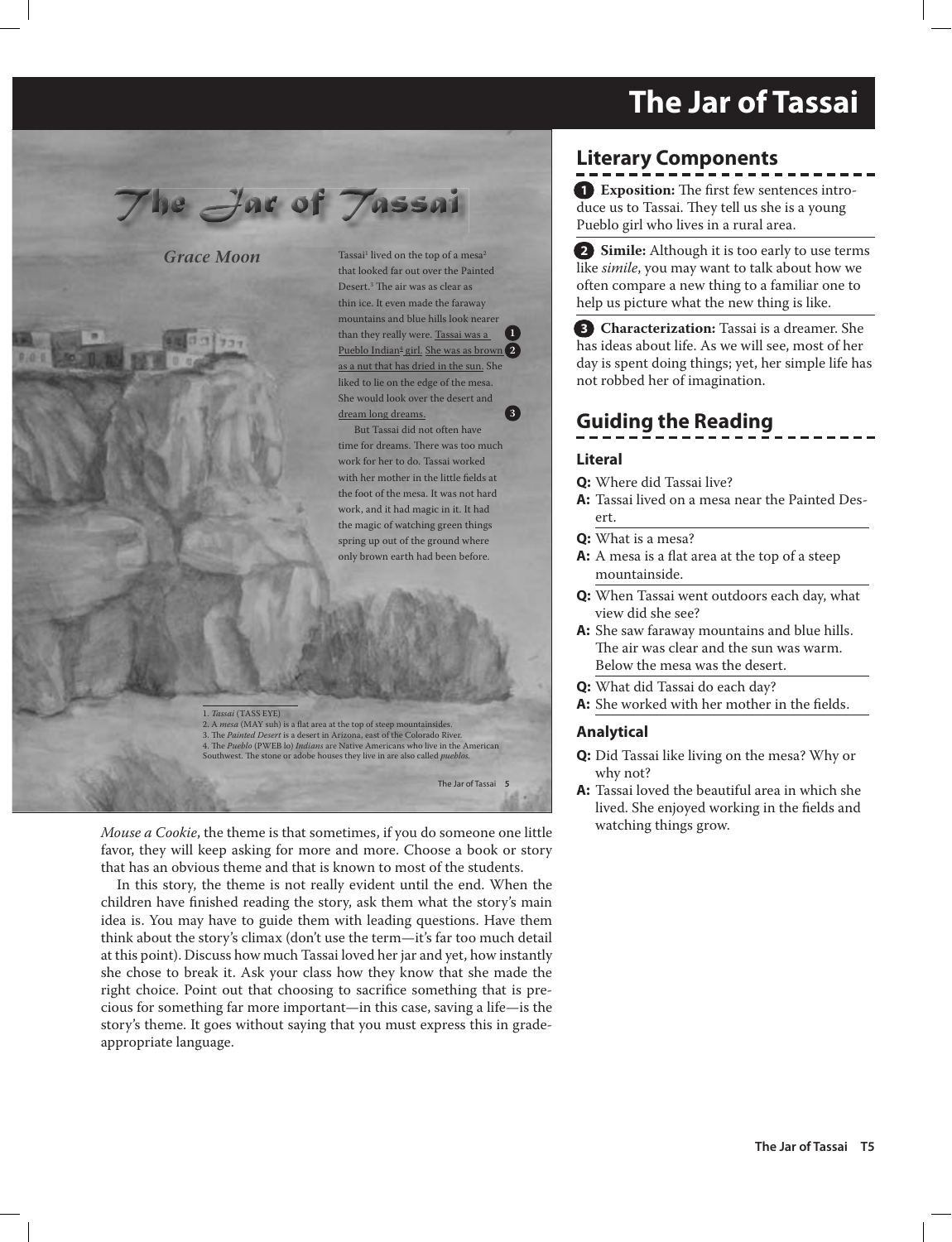# **Literary Components**

**4 Sensory Images:** Notice how colorful Tassai's world is. The blue hills, her brown skin, the green plants, the brown earth, the red and blue and yellow corn. Soon, we will read of the rich earth tones of her jar.

**5 Simile; Sensory Image:** Again, the author compares one thing to another: the feel of the clay is as smooth as honey.

**6 Exposition:** Here is where the story really begins: with Tassai's secret.

# **Guiding the Reading**

#### **Literal**

- **Q:** What work did Tassai do in addition to her work in the field?
- **A:** Tassai brought water from the spring. She ground corn. She helped her mother cook and weave baskets.
- **Q:** What was the one thing Tassai did that no one knew about?
- **A:** She was making a jar from clay.

#### **Analytical**

- **Q:** What is the one thing that most American children do that Tassai did not do?
- **A:** Tassai did not go to school.

Tassai brought water, too, from the spring at the foot of the mesa. She carried it up the steep trail in jars. For hours each day she ground the red and blue and yellow **4** grains of corn. She cooked when her mother needed her help. She also knew where to find the grass that her mother wove into baskets.

There was one thing Tassai did that no one knew about. This was because she did it only at times when no eyes were watching. She was making a jar from clay that she had found in a secret place. There the earth was **5** smooth as honey to the touch and dark in color. Not even **6** her mother knew that Tassai was working at this jar. <u>It i</u> was Tassai's secret.

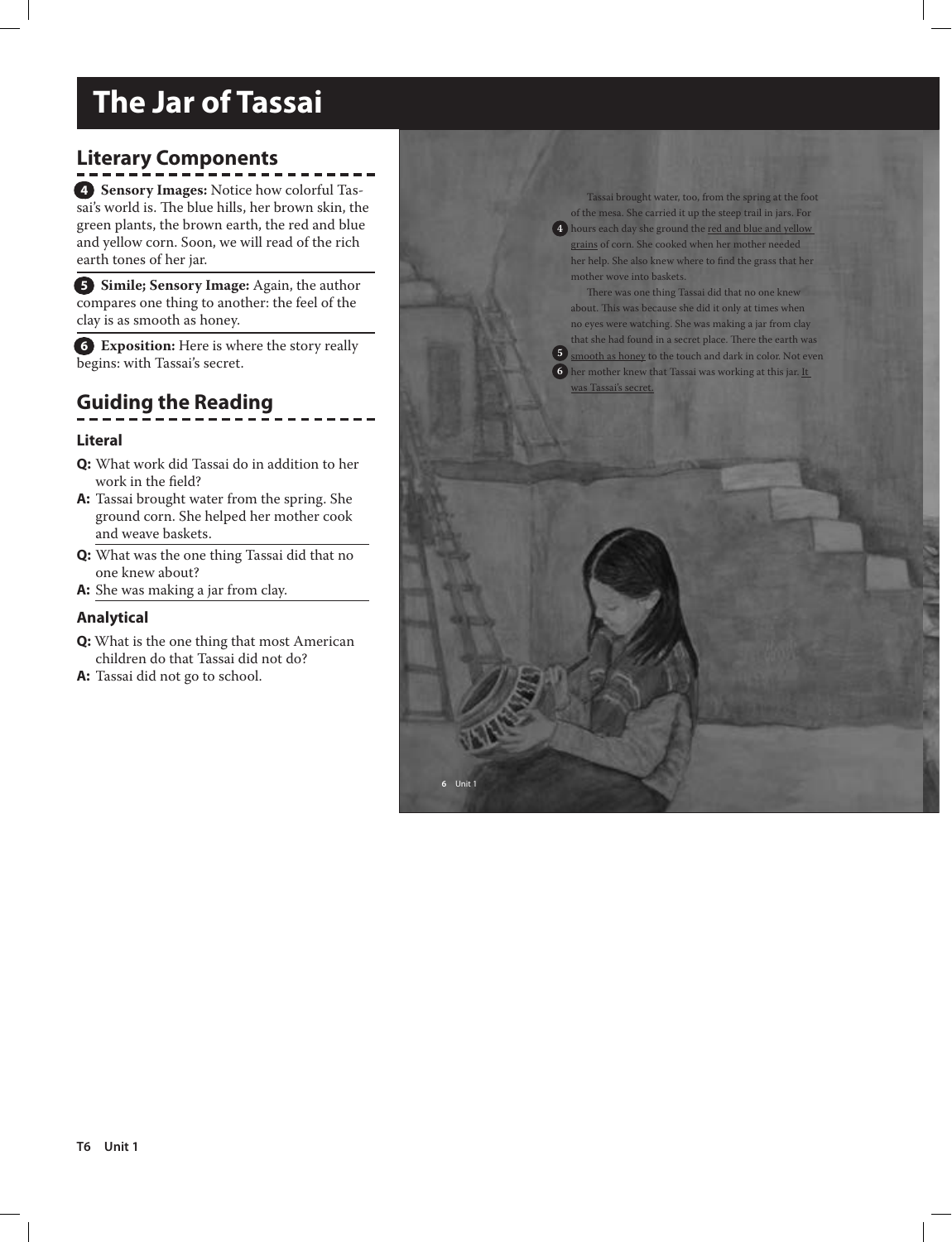She shaped it and smoothed it. She knew how to do this from watching her mother. The most beautiful jar of all started to form itself in her hands. She painted fine black lines on it and baked it a golden brown. Tassai thought that there had never been a jar as lovely as this one. She carefully wrapped it in a blanket and put it away in a **9** safe place. **7 8**

All through the hours while she worked in the fields, Tassai thought of her jar. In her thoughts a little song sang itself over and over again until her feet danced to the music of it:

**10**

**11**

It is so beautiful, My big, round jar! So round and beautiful! Only the Moon, When it walks on the edge of the world Is like my jar. Round and smooth it is, And has a shine that sings! Maybe the Moon has come to me To be my jar!

**6** Unit 1 The Jar of Tassai **7**

# **Guiding the Reading**

#### **Literal**

- **Q:** How did Tassai know how to make a jar?
- **A:** She had watched her mother making jars.
- **Q:** Was Tassai happy with the result of her work on the jar?
- **A:** Yes, she thought it was the most beautiful jar she had ever seen.
- **Q:** What did Tassai do with the finished jar?
- **A:** She wrapped it in a blanket and put it away in a safe place.
- **Q:** Did Tassai forget about her jar after it was completed?
- **A:** No. She thought about it all the time and even made up a little song about it.

# **Literary Components**

**7 Characterization:** We get the sense that Tassai is a good girl who wants to learn everything she can from her mother. The only reason she would keep a secret from her mother is in order to surprise her.

**8 Poetic Language:** When someone is a skilled craftsman, the object being crafted seems to take shape on its own. This is a beautiful way to impart the magical feeling Tassai had as she made her jar.

**9 Foreshadowing:** The reader feels that this blanket-wrapped jar will play a part in the story.

**10 Characterization; Poetic Language:** Once again the author uses the device of things happening on their own. Tassai is portrayed as a sensitive, happy girl who is carefree enough to find herself dancing to a tune without actually intending to do so.

**11 Characterization:** Tassai's world is the great outdoors. The images that fill her thoughts are drawn from the natural world, not the modern technology-filled world in which we live.

- **Q:** Why do you think Tassai loved the jar so much?
- **A:** Several answers are possible. She loved it because she herself had made it; because she apparently had very few possessions and each one was precious to her; because she loved having her own secret; because it was a "grown-up" type of object; because it was truly beautiful.
- **Q:** Do you think it was okay to keep this secret from her mother?
- **A:** Yes. Tassai was not keeping the jar a secret because she was afraid her mother would disapprove. She knew her mother would be pleased and wanted to surprise her. That kind of secret is okay to keep.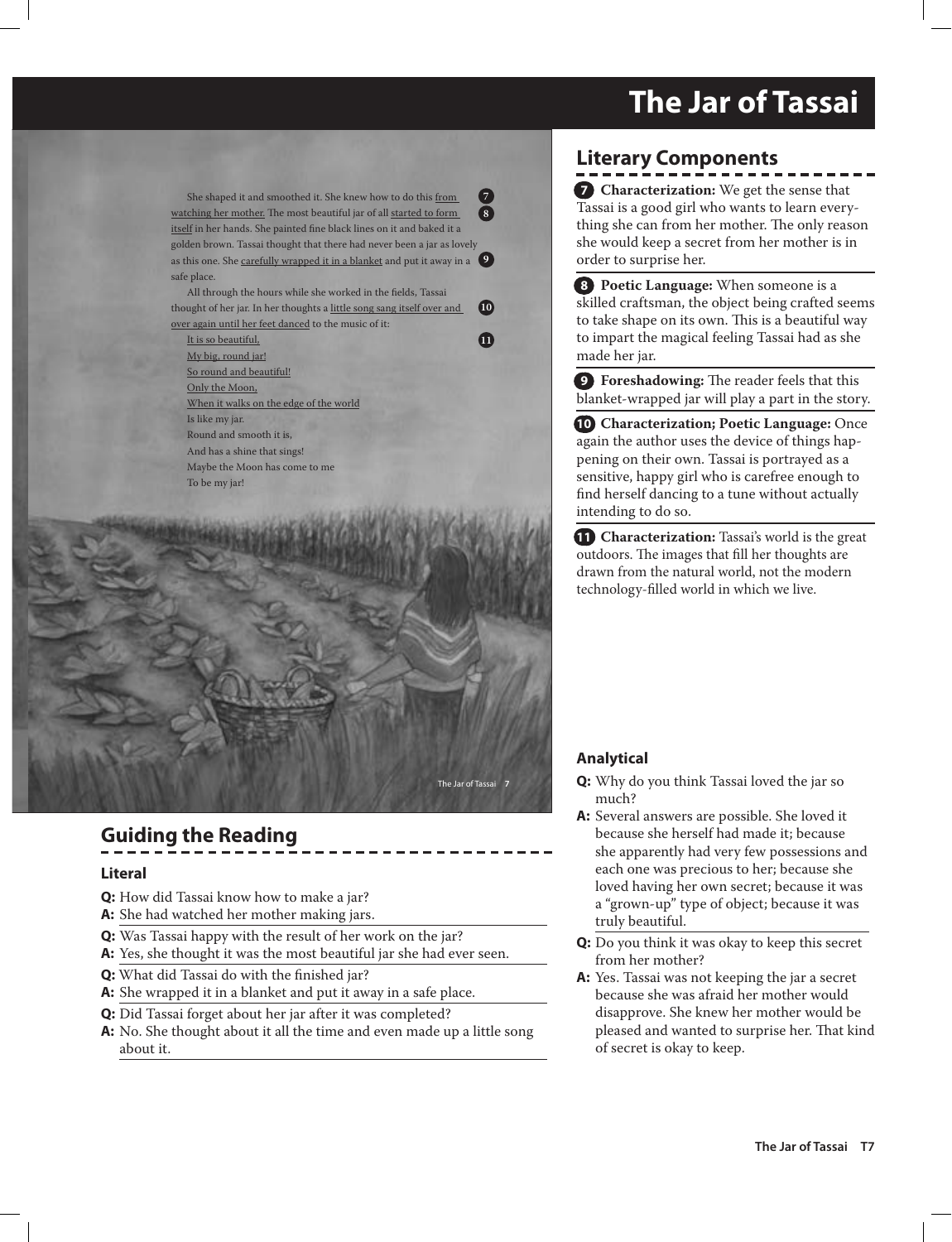# **Literary Components**

**12 Rising Action:** The story is beginning to take shape. A new, important character is introduced and the reader understands that something will soon happen.

**13 Foreshadowing:** The reader knows about Tassai's jar and understands it will be brought to the feast. What will happen to it there?

**14 Sensory Images:** The fair is alive with color. The sights and sounds are dazzling to a girl who is used to silent, open spaces.

# **Guiding the Reading**

#### **Literal**

- **Q:** Who called the people of the town together?
- **A:** The Governor of the Pueblo called the people together.
- **Q:** What was his announcement?
- **A:** There would be a feast for the people of three towns.
- **Q:** What did he ask of the people?
- **A:** He asked each person to bring something he or she had made.
- **Q:** What would be done with each of these things?
- **A:** They would be displayed and the best ones would win a prize.
- **Q:** Did the people want to attend the feast?
- A: Yes. They were very excited by the prospect.
- **Q:** How did Tassai feel on the day of the feast?
- **A:** She was so excited she could hardly breathe.

#### **Analytical**

- **Q:** Do you think the Governor's idea was a good one?
- **A:** Yes. It would give people a chance to mingle and get to know new people. It would encourage trade and business. It gave the people something exciting to which to look forward.

Not long before Tassai made her jar, the Governor of the Pueblo called the people of the town together. They gathered in the little open place where meetings were held. He told them that the people of three towns were going to meet for a time of dancing and feasting. He asked that each man, woman, and child bring to the feast something he or she had made. Prizes would be given for the very best things brought to the feast. Everyone was very excited about the Governor's news. There was much **12**

13 talking and planning of what should be done. Tassai was excited from the first. She could hardly wait for the time to come.

The day itself was wonderful. There was a feel in the air that was different. Tassai felt that she could not walk or talk or even breathe as she did on other

**14** days. The open place in the town was <u>bright with color.</u> It was like a fair. There were good smells and different sounds everywhere. There were baskets and pottery and woven things all spread out for everyone to see.

**8** Unit 1 The January 1 The January 1 The January 1 The January 1 The January 1 The January 1 The January 1 The January 1 The January 1 The January 1 The January 1 The January 1 The January 1 The January 1 The January 1 T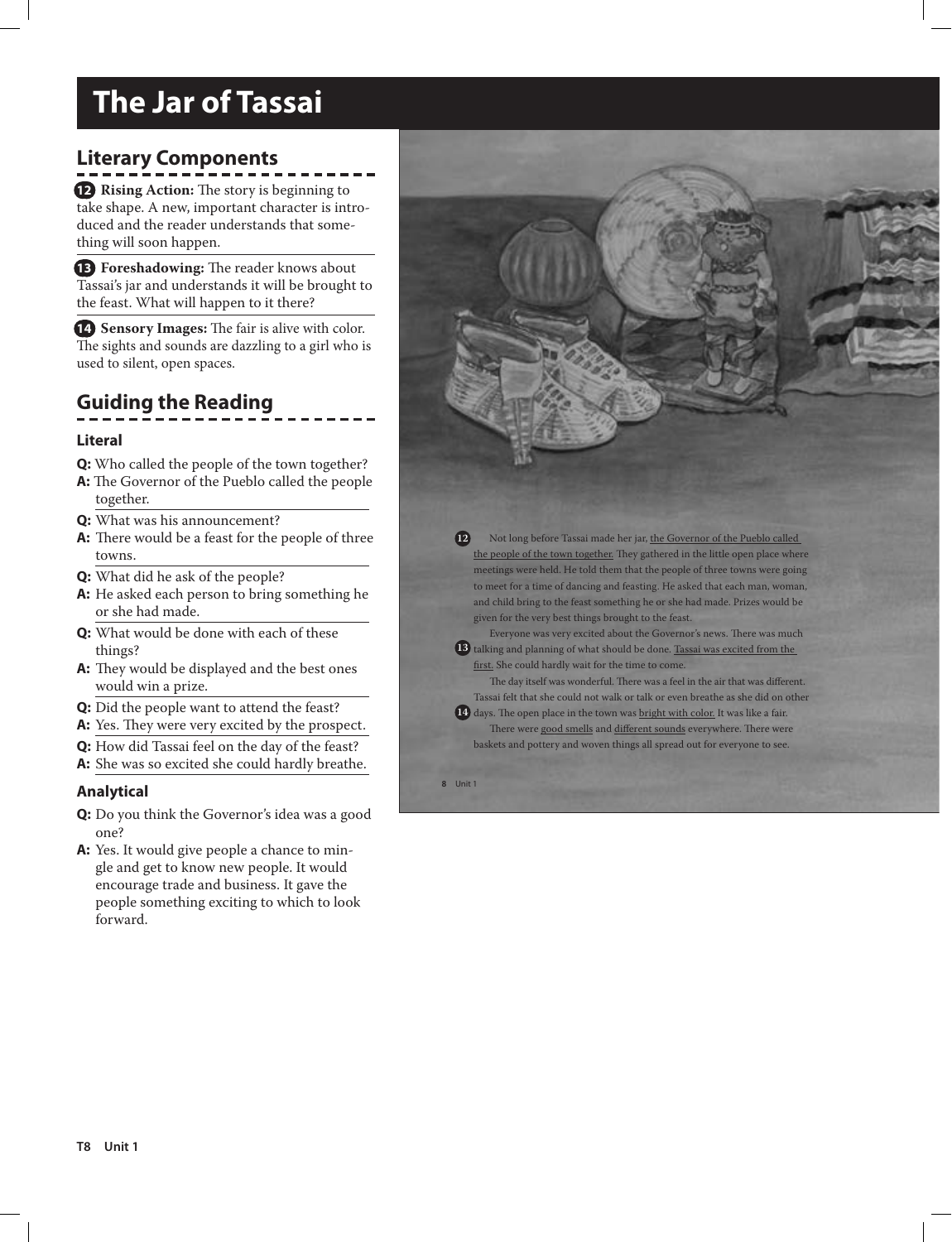There were silver bracelets and rings and belts. There were bright blankets and things of leather and wood. There were ears of corn that were bigger than any Tassai had ever seen before. There were beaded shoes and nets for carrying things. There were little cakes made of pine nuts and seeds. There was good food cooking in pots.

Tassai was one of the very last to come into the open place on that big day. She had been busy since sunup, helping her mother. At last she was free. She picked up the blanket in which her jar was wrapped and ran to the open **15** place. There she stood, holding the blanket close to her side.

The Governor of the Pueblo moved from place to place with some elderly people. They looked long and closely at each of the many things that had been brought. With them was a visitor from a nearby town. He had come with his little daughter to see the dancing and feasting.

The little girl danced ahead of them as they walked. She looked at everything with bright eyes.

**8** International control of the Jar of Tassai **9** International control of the Jar of Tassai **9** 

**16**

# **Literary Components**

**15 Rising Action; Foreshadowing:** Tassai is about to enter her precious jar into the competition. As we imagine her holding the blanket, we are edgy. Will the jar drop out of the blanket? Will the blanket hold some surprise? We won't feel safe until we see the jar firmly on the display table.

**16 Characterization; Foreshadowing:** This little girl seems a bit too lively. Why is she mentioned? Will something happen?

# **Guiding the Reading**

#### **Literal**

- **Q:** Describe what Tassai saw as she entered the area of the feast.
- **A:** There were good smells and nice sounds. There were baskets, pottery, woven things, jewelry, blankets, leather goods, beaded shoes, baked goods, good food, and more.
- **Q:** Why was Tassai late to the feast?
- **A:** She had been helping her mother.
- **Q:** What did she bring with her?
- **A:** She brought the blanket in which her jar was wrapped.
- **Q:** Who was the judge of the competition?
- **A:** The judges were the Governor and some elderly people.
- **Q:** Who walked along with them as they viewed all the objects?
- **A:** A visitor from a nearby town and his little daughter walked along with them.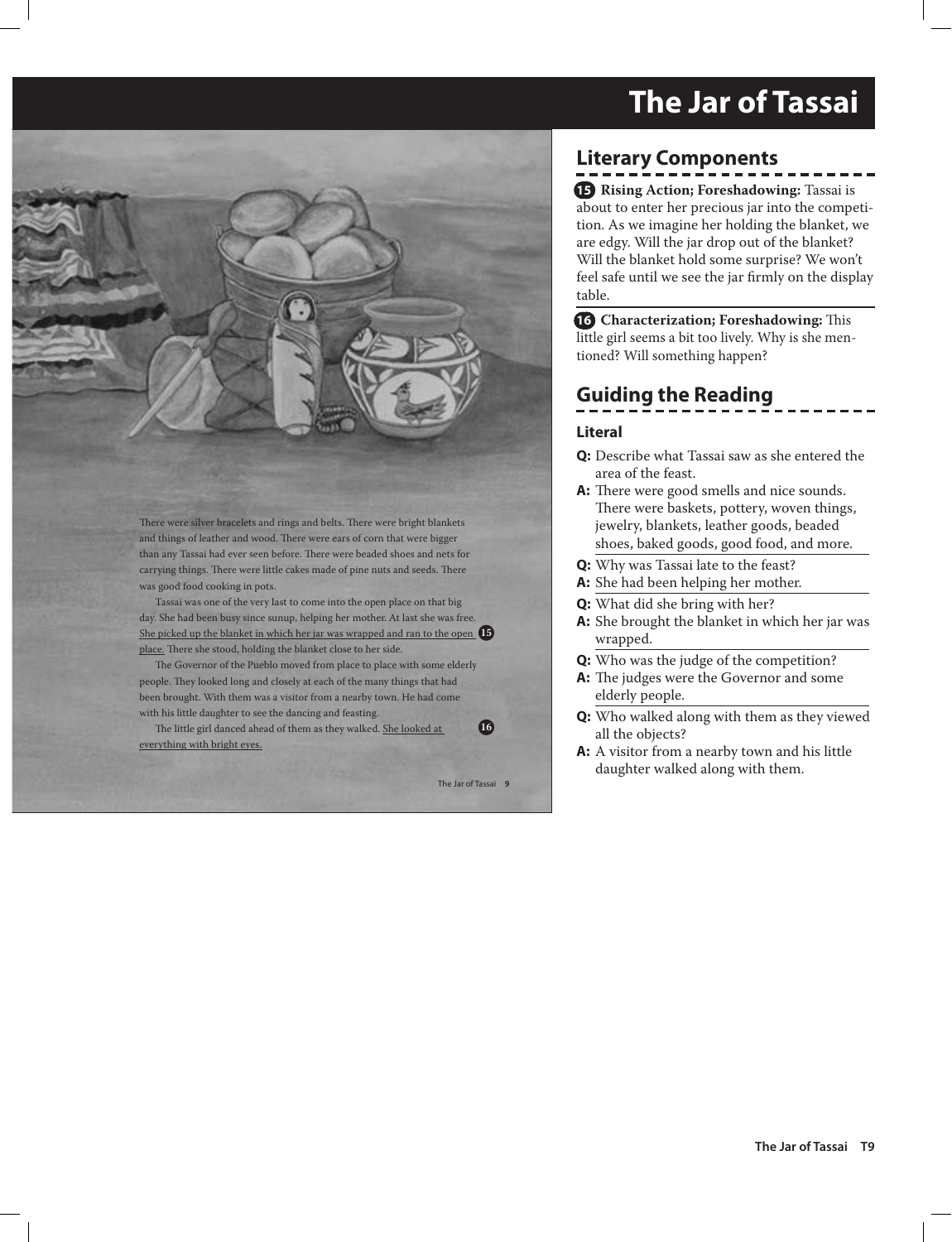# **Guiding the Reading**

#### **Literal**

- **Q:** Why was Tassai nervous when the judges started walking towards her?
- **A:** She was afraid they would not like her jar.

When the people had seen everything else, they started walking up to Tassai. She was nervous now. Maybe they would not think her jar was beautiful. Others began to gather around. They had not known that Tassai would have anything to show.

"Maybe it is not very good," she said in a voice that was so low no one heard her. "Maybe it—" Then her words would not come at all.

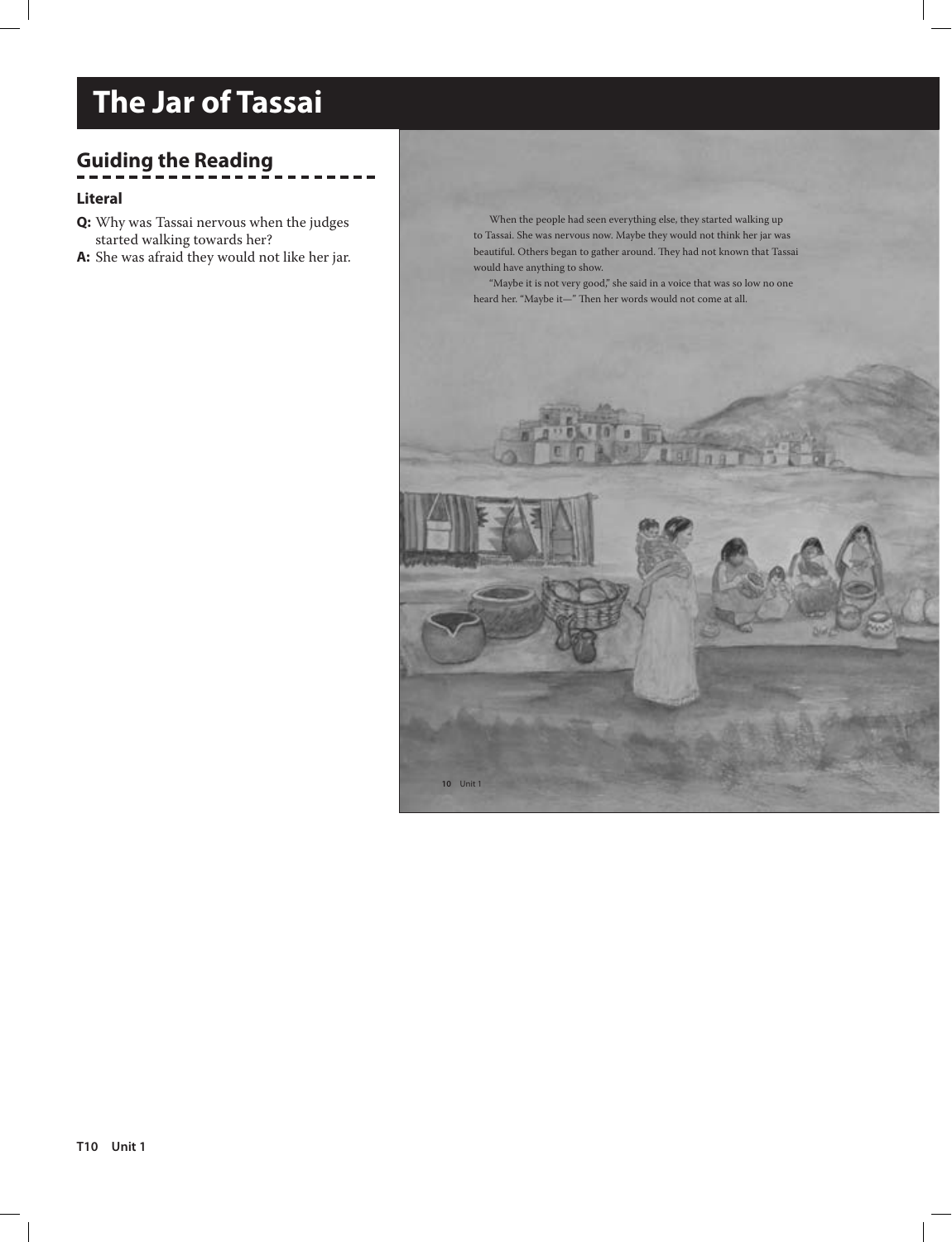When she opened the blanket, the beautiful jar was not there. She had not noticed that there were two piles of blankets in the room of her home. The one she had picked up in her hurry held only <u>an old corncob doll.</u>

There was a big laugh from those who stood near. The words of Tassai, explaining what she had done, were lost. Quickly she pushed her way through the laughing people and ran home. She did not know that the little girl had wanted to see that doll again and was following her. **19**



# **Literary Components**

**17 Surprise; Rising Action; Tension Increases:** From being mildly tense that they won't like her jar, Tassai is seriously distressed that she has brought the wrong blanket.

**18 Foreshadowing:** This is a skillful piece of foreshadowing. Although to the reader this small detail goes almost unnoticed, it will play a role in the climax of the story.

**19 Foreshadowing; Action is Approaching Climax:** The little girl innocently follows Tassai home. The reader does not realize how important a detail this is.

# **Guiding the Reading**

#### **Literal**

**17**

**18**

- **Q:** What happened when Tassai opened the blanket?
- **A:** She discovered that all it held was a corncob doll.
- **Q:** What did Tassai do when she saw the corncob doll?
- **A:** She began to run home to get the jar.
- **Q:** Who was the one person who was actually interested in the doll Tassai had brought by mistake?
- **A:** The little girl was interested in the doll.
- **Q:** What did the little girl do?
- **A:** She followed Tassai home, when Tassai went to get the jar.

- **Q:** Why do you think Tassai brought the wrong blanket?
- **A:** She had helped her mother all day and in her hurry to come to the feast, had grabbed the wrong blanket.
- **Q:** Do you think it was kind of the people to laugh at her?
- **A:** No, they were unfeeling.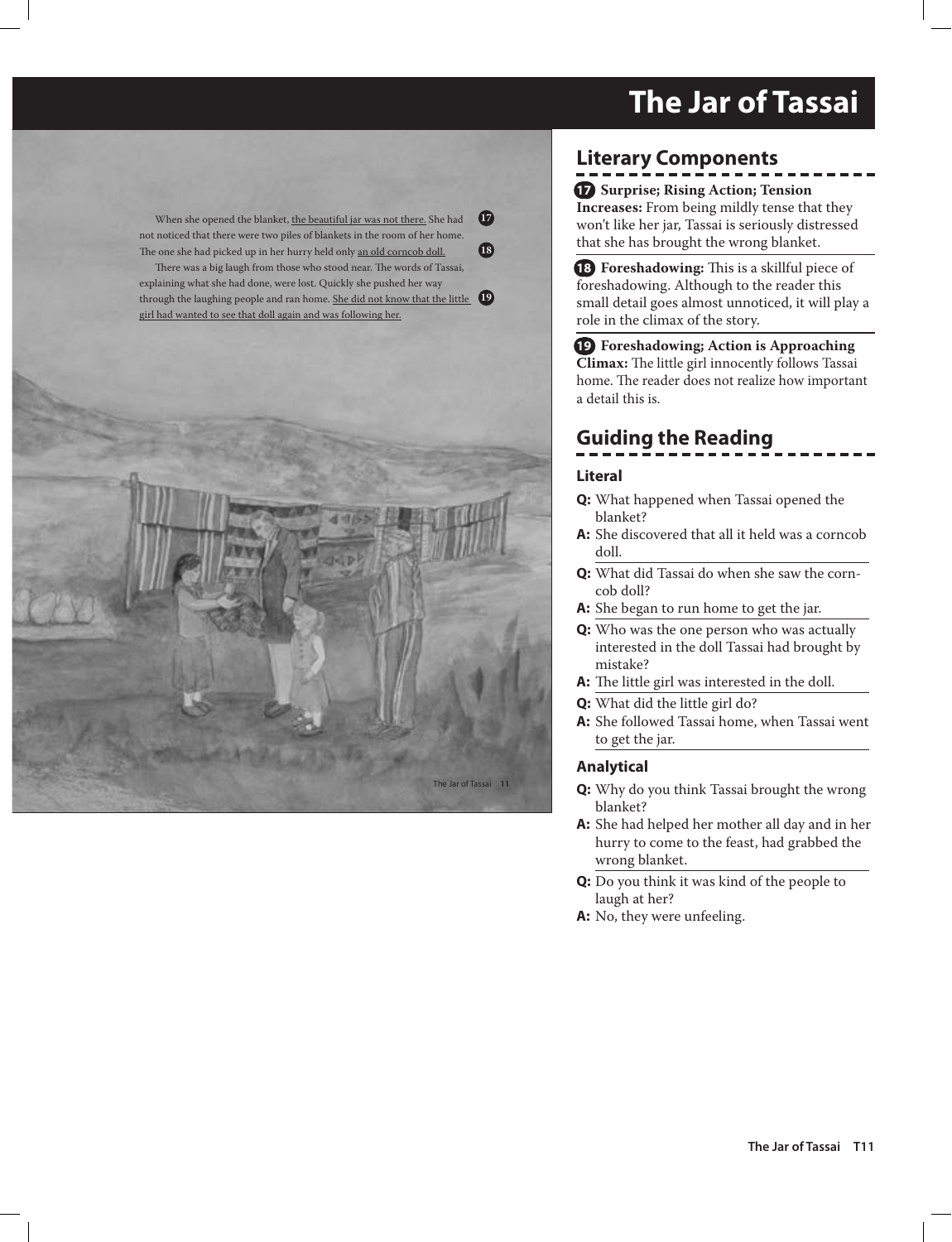# **Guiding the Reading**

#### **Literal**

- **Q:** Why did the little girl stop suddenly when she got to Tassai's doorway?
- **A:** She saw a rattlesnake pick up its head and begin to slide towards her.

The house of Tassai was the last one in the little town. It was on the very edge of the mesa top. She ran into the door. She did not notice that the little girl who had followed her had stopped suddenly just outside the doorway. The child was watching, with wide eyes full of fear, a snake that picked up its head from behind a big stone. It was a rattlesnake. It moved its flat head

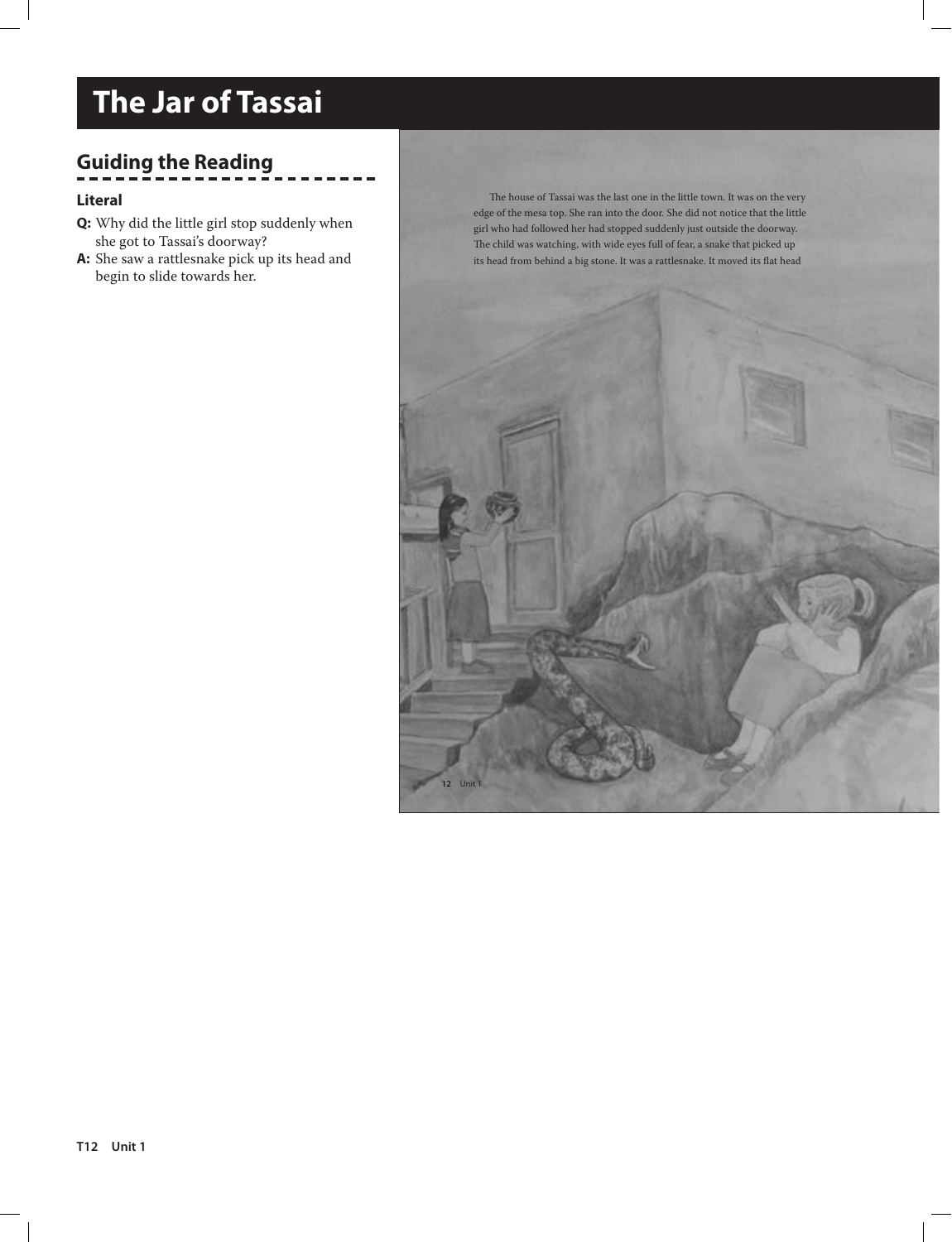closer and closer to the little girl. She gave one loud cry as Tassai came out of the door with the jar in her arms. Tassai had thrown off the blanket and held just the jar in her arms.

There was no time to think. There was no time to call for help. Tassai did the only thing she could do. With all her might she threw the jar at the **21** rattlesnake. It broke into many pieces on the rock, and the snake lay flat and still. **20**

The little girl did not make another sound. Her father, who had heard her first cry, came running. He held her in his arms.

For the first second, Tassai thought only that the rattlesnake was dead. Then she thought of her jar. No one would call it beautiful now. She picked up a little broken piece. As she was looking at it, the father of the little girl took it from her hand. **22**



# **Literary Components**

**20 Turning Point:** The story has reached its climax. The reader is suspended in time as the snake, the little girl, Tassai, and the jar are flashfrozen in the moment.

**21 Climax; Resolution:** The scene unfreezes and in a flash, the snake is dead.

**22 Falling Action:** Although the snake is dead, the story is not over. There are still a lot of mixed emotions with which to deal.

# **Guiding the Reading**

#### **Literal**

- **Q:** What did the little girl do when she saw the snake moving toward her?
- **A:** She gave one loud cry.
- **Q:** By now, what was Tassai holding?
- **A:** She was holding the jar.
- **Q:** What did she do?
- **A:** She threw the jar at the rattlesnake's head with all her might.

- **Q:** When Tassai saw the rattlesnake she had no time to think. Do you think that helped her save the girl?
- **A:** Yes. If she had started to think, she might have been too afraid to move, or she might have been too concerned about the jar.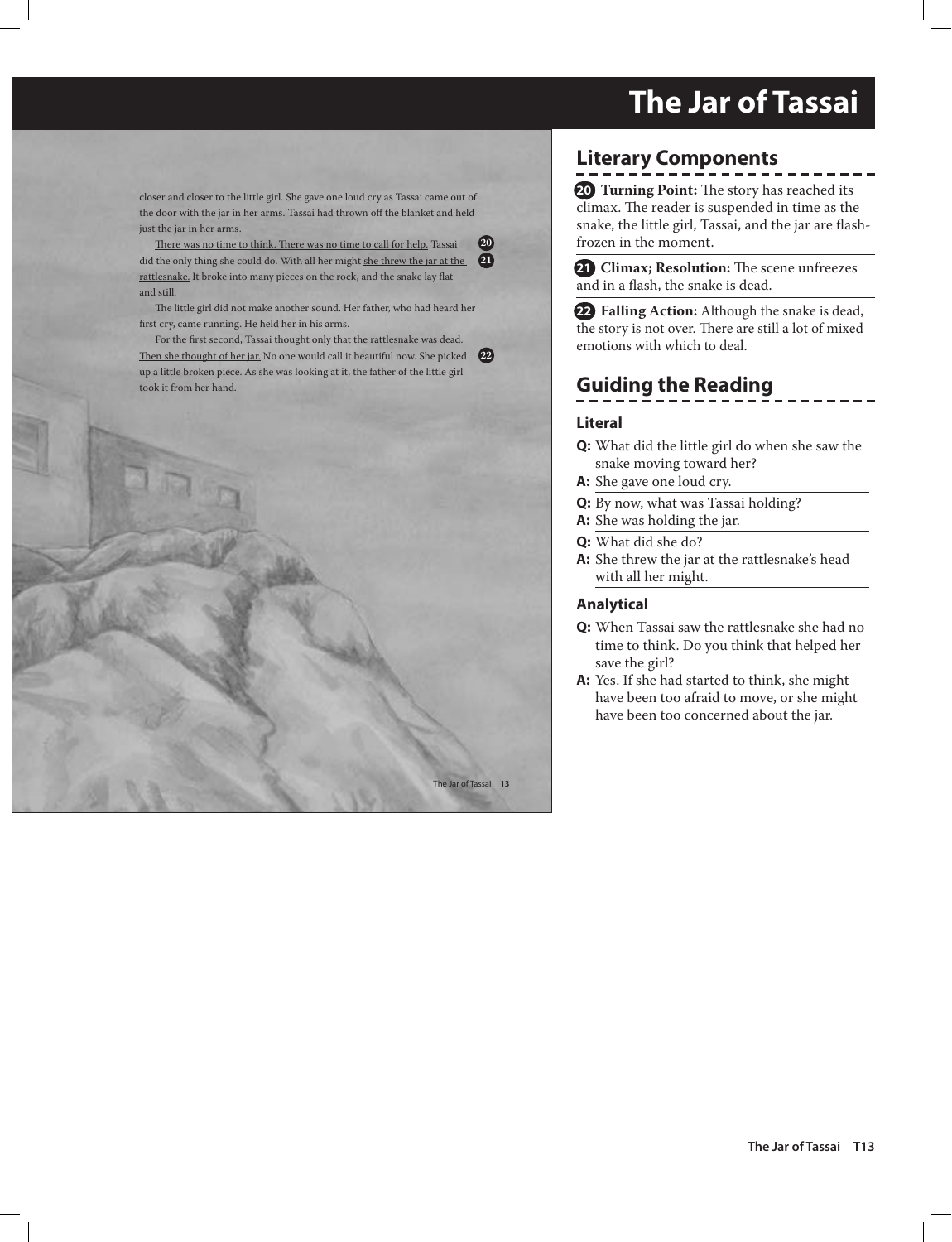# **Literary Components**

**23 Theme:** Part of the theme is that deeds are as beautiful as objects.

# **Guiding the Reading**

#### **Literal**

- **Q:** What did the girl's father say to Tassai?
- **A:** He said that the jar was beautiful and asked her if she had made it.
- **Q:** What did he say when she said she had made the jar?
- **A:** He thanked her for saving his daughter and said that the jar would have won a prize.
- **Q:** What idea did the Governor have?
- **A:** He said Tassai would win a prize for her beautiful deed.

" That was a beautiful jar," he said slowly. "Did you make it?" Tassai nodded her head. The man looked at the broken jar again, and said, "I cannot thank you enough for what you have done for my daughter. Your beautiful jar would certainly have won a prize. If only I could think of a way to make up for the lost prize—"

At this point, the Governor, who had been looking on, spoke. "Prizes **23** were to be given for the most beautiful things brought to this feast. <u>Now</u> I would like to give a prize to Tassai who has shown us that a deed can

**14** Unit 1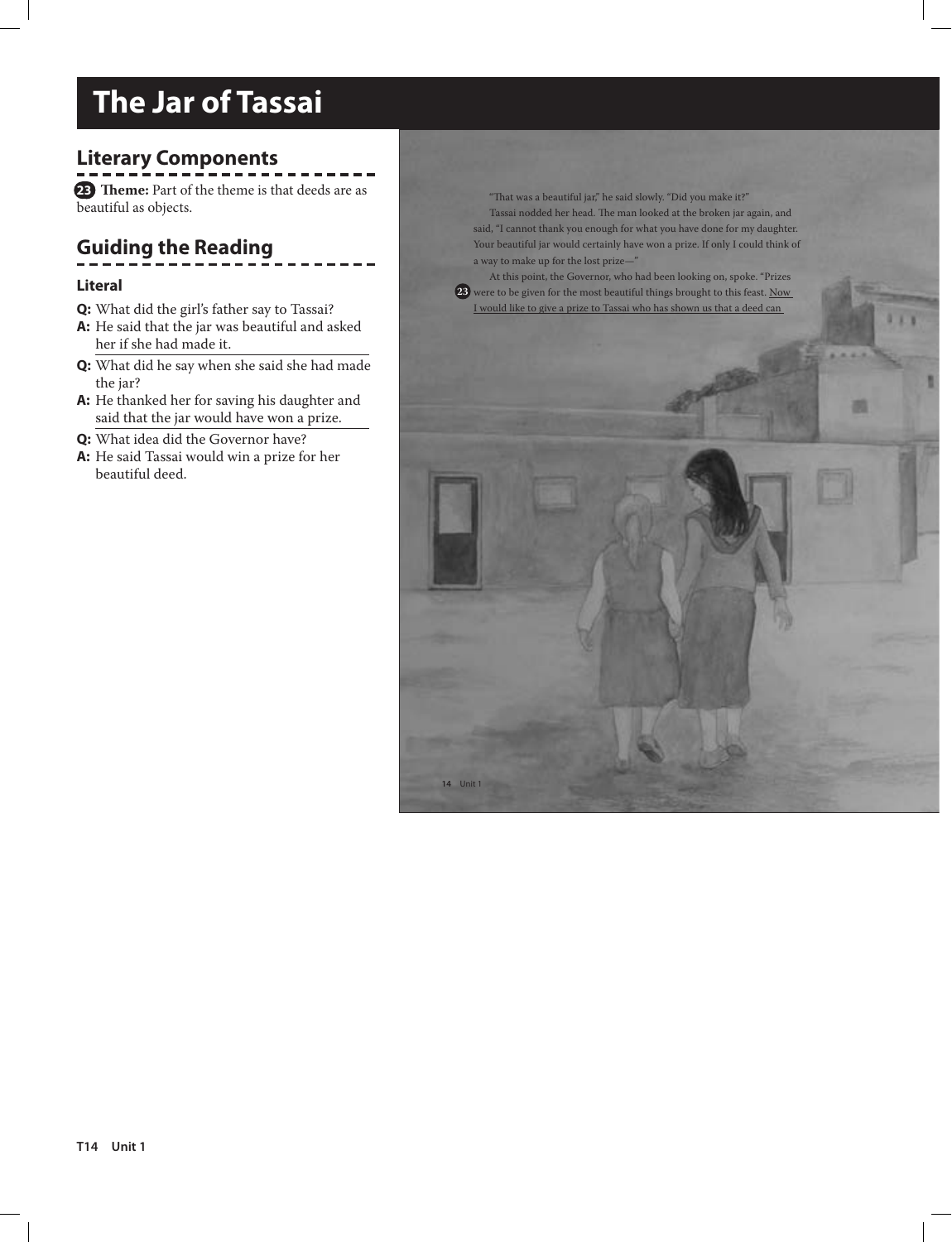be very beautiful, too." With this he handed her a prize. The elderly people nodded their heads with pride. The children who were gathered around clapped and cheered.

The little girl whom Tassai saved came up and smiled at Tassai. She asked, "Can I see your pretty corncob doll again?" Tassai held out her hand to the little girl and soon they were walking together toward Tassai's house. Now Tassai felt very happy. It did not matter that her jar was broken. She **23 24** could make another, even more beautiful.

#### bout the  $Z$ luthor

**Grace Purdie Moon** always loved Indians. When she was a little girl, she thought she actually was an Indian since she was born in Indianapolis, Indiana! She and her husband, Carl Moon, who was an artist, spent years traveling in Indian Country, living with different tribes and gathering material for their work. Grace Moon is famous for her paintings of Indian children. She wrote 19 books, and her husband illustrated all of them. They even authored some of these books together.

**14** Unit 1 The Jar of Tassai 15

# **Literary Components**

**24 Characterization; Theme:** Tassai knows her priorities. She is happy about what she has done and has no second thoughts. Practically speaking, she knows she can make a second jar.

# **Guiding the Reading**

#### **Literal**

**Q:** How did Tassai feel about the prize the Governor gave her?

**A:** She felt very happy.

- **Q:** Why do you think Tassai felt happy? After all, her jar was broken.
- **A:** Tassai was old enough to know that saving a person's life is more important than anything else. It helped that she had been given a prize, but even if she hadn't, the enormously good deed that she had done would make her feel happy and proud for the rest of her life.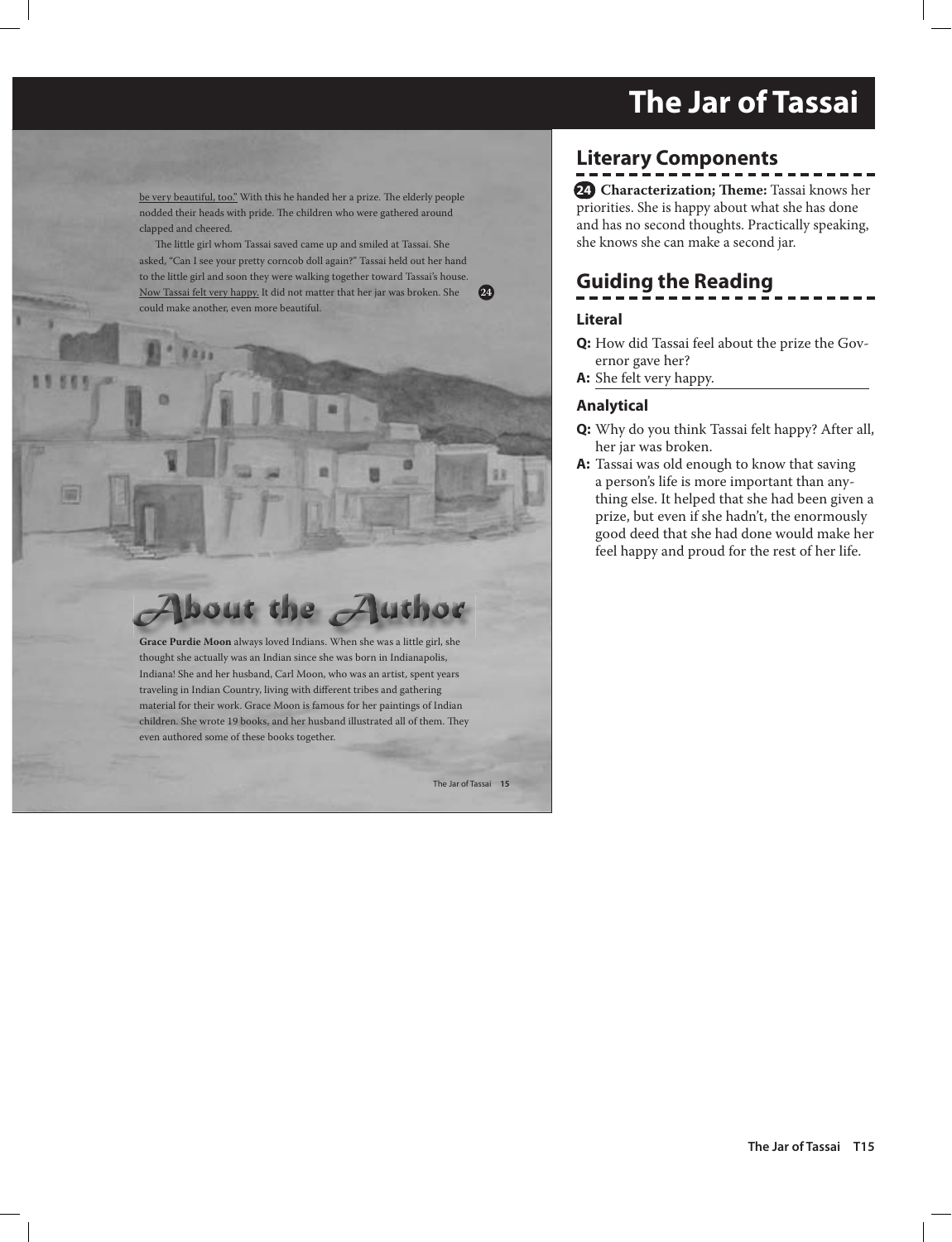# **The Secret**

#### **Poem tie-in for** *The Jar of Tassai*

In *The Secret*, the narrator takes delight in her secret knowledge of the existence of a robin's nest. Her playful way of not stating the secret injects secrecy right into the lines themselves. There is something about secret knowledge—if it is knowledge of something pleasant and good that most people relish, and this poem shares that feeling with the reader.

Here are some questions that you may use to discuss *The Secret*.

- **Q:** Do you like secrets?
- **Q:** Do you find it hard to keep a secret? Why or why not?
- **Q:** Some secrets are happy and some are sad. Some are between you and a friend, some are between you and a parent, and some are between you and yourself. Can you give examples of each?
- **Q:** What secret does the poet have here?
- **A:** The poet has seen the robin build a nest and lay four eggs in it.
- **Q:** What does the poet do that makes you feel the secret even more?
- **A:** The poet leaves out the words that tell us what the secret is and makes us guess what they are. By not using the words, she is keeping the secret.
- **Q:** When will the secret be revealed?
- **A:** The secret will be revealed when the baby robins are hatched.

# Secret

Emily Dickinson

We have a secret, just we three, The robin, and I, and the sweet cherry-tree; The bird told the tree, and the tree told me, And nobody knows it but just us three.

But of course the robin knows it best, Because he built the — I shan't tell the rest; And laid the four little — something in it — I'm afraid I shall tell it every minute.

But if the tree and the robin don't peep, I'll try my best the secret to keep: Though I know when the little birds fly about Then the whole secret will be out.

**16** Unit 1